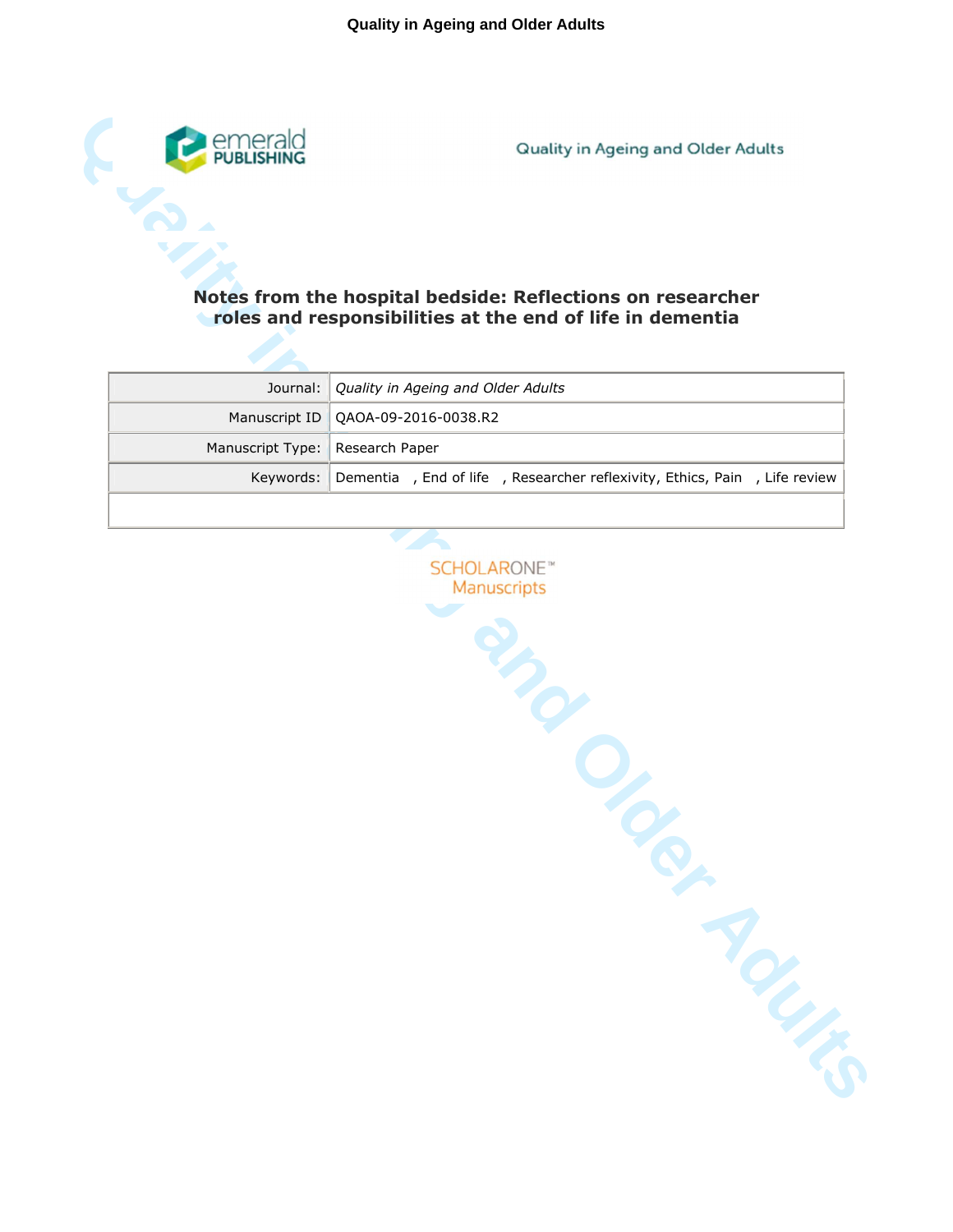# **Abstract**

Purpose: This study explores some of the ethical and practical dilemmas faced by an experienced researcher in undertaking research with a person with dementia [whom we have called Amy]. Amy died shortly after a period of observation had ended and the family subsequently consented to the data being shared.

Design: This individual case study presentation was nested within a larger study conducted in England and Scotland between 2013 - 2014. The overall aim of the main study was to investigate how health care professionals and informal carers recognised, assessed and managed pain in patients living with dementia in a range of acute settings.

**Alalmed**<br>**Papoce. The axidy scores some of the entred and practical distinues factor by an experiment<br>resultation in conference and one procedure and the memorial holder with the older Adult Angle<br>and arony and a strength** Findings: The presented case study of Amy raises three critical reflection points: i) Researcher providing care, i.e. the place and positioning of compassion in research observation; ii) What do the stories mean? i.e. the reframing of Amy's words, gestures and behaviours as (end of) life review, potentially highlights unresolved personal conflicts and reflections on loss; and iii) Communication is embodied i.e. the need to move beyond the recording of words to represent lived experience and into more multi-sensory methods of data capture.

Originality: Researcher guidance and training about end of life observations in dementia is presently absent in the literature and this case study stimulates debate in a much overlooked area, including the role of ethics committees.

## **Keywords**

Dementia, end of life, researcher reflexivity, ethics, pain, life review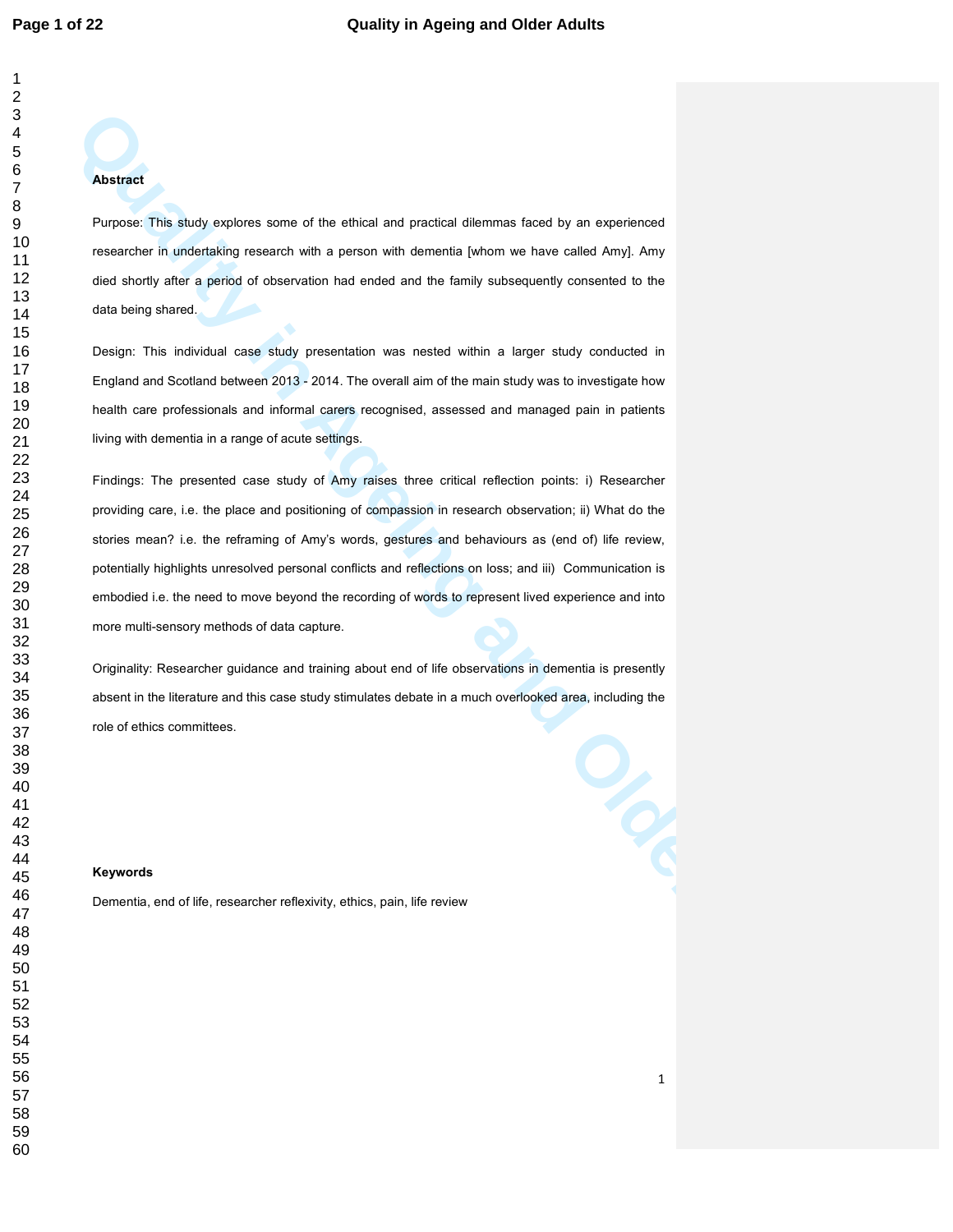

**Punding**<br>The visible are supposed by the National Holidate for Health Research 20145; under the Health<br>Schwarzen and Punding Placeaux profession, program to gent independent of the NHK at the<br>Constituted Christian Place o This work was supported by the National Institute for Health Research (NIHR) under its Health Services and Delivery Research (HS&DR) programme (grant reference number 11/2000/05). The views expressed are those of the authors and not necessarily those of the NHS, the NIHR or the Department of Health.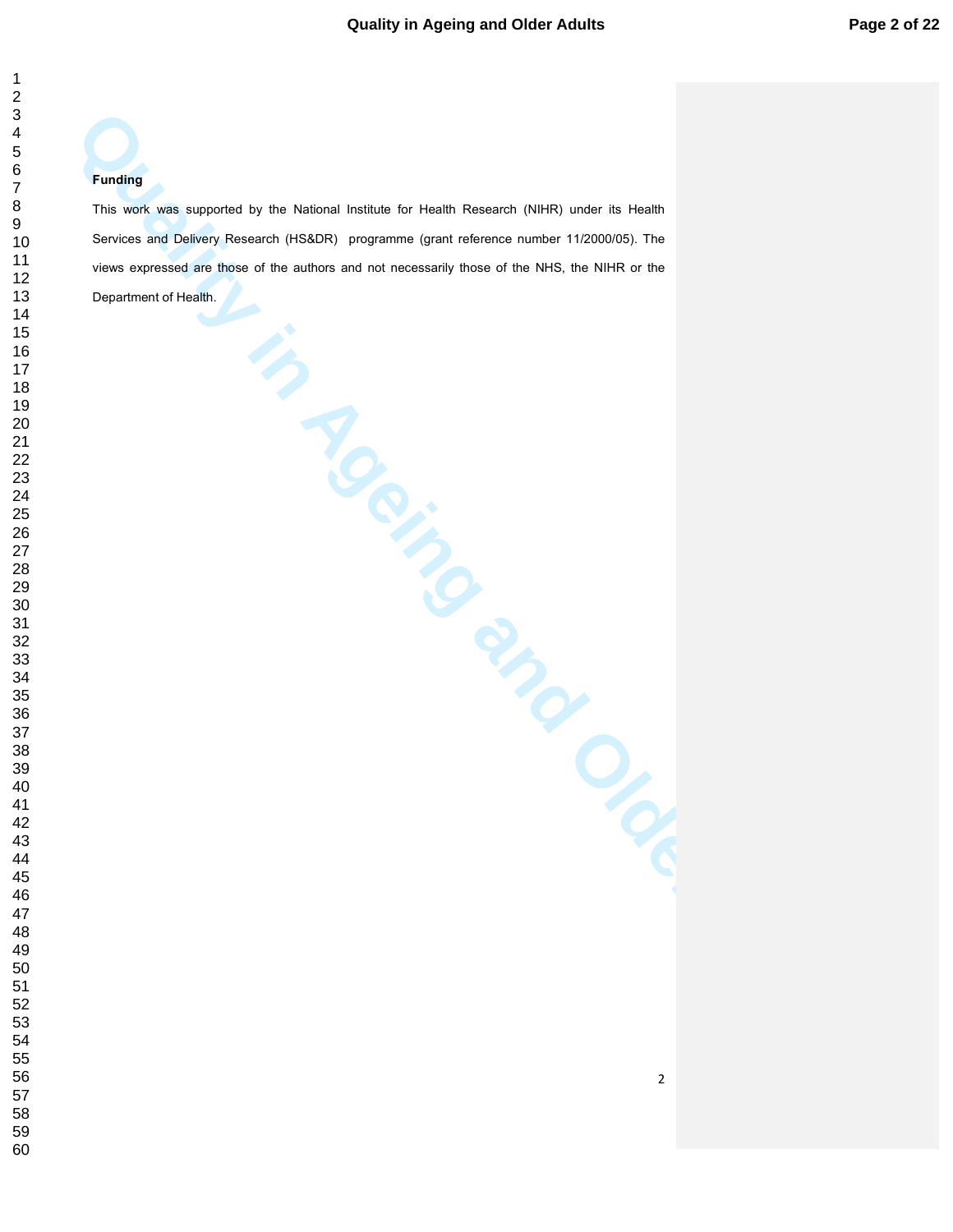**Declaration of Conflicting Interests** 

**Decision of Conflicting Internet**<br>The subject to grand conflict in Adults of Marked with version to the research subscription of the<br>decision of the property of the subject of Marked with version to the research subscript The author declared no potential conflicts of interest with respect to the research, authorship and / or

publication of this article.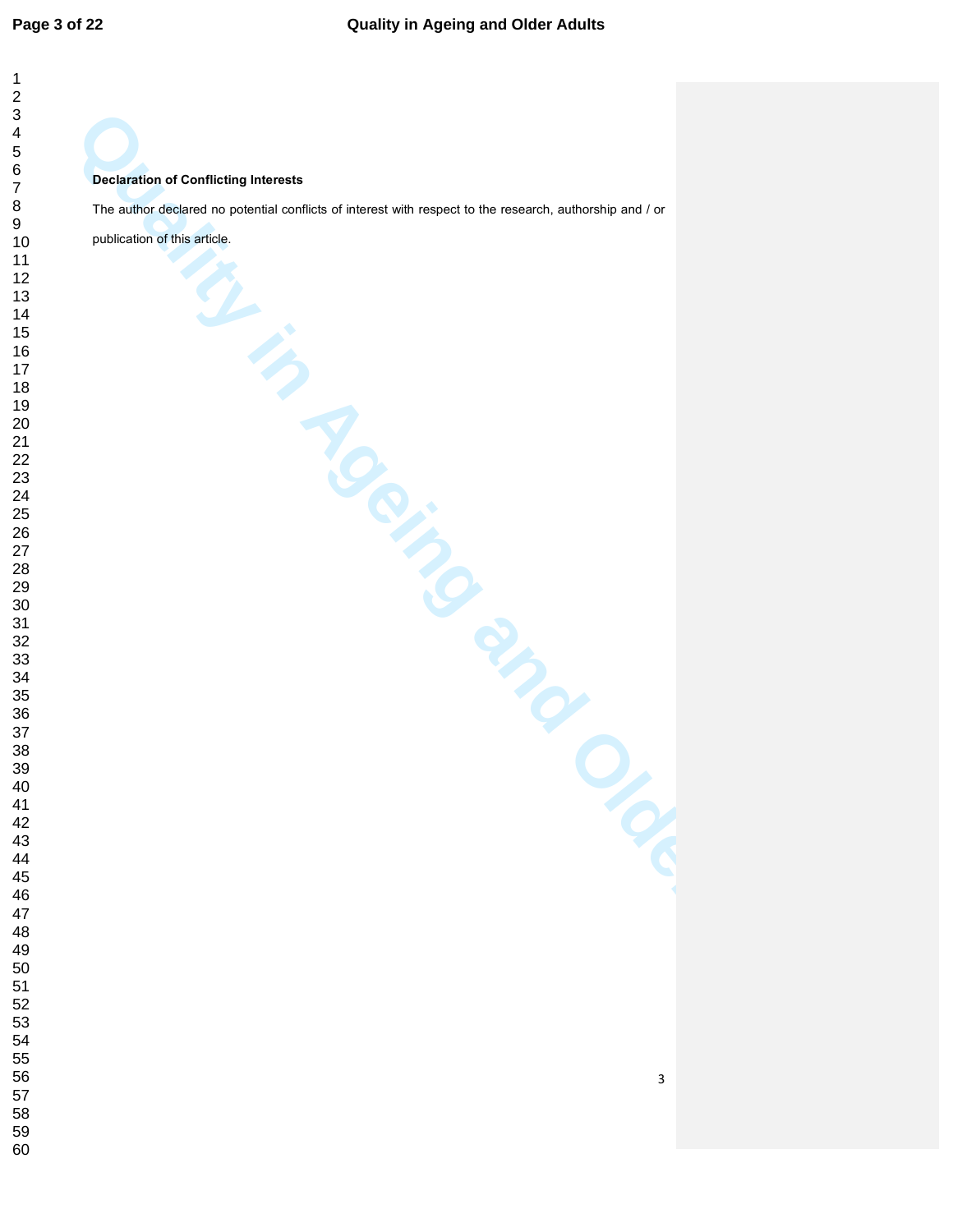

# **Introduction**

Dementia is currently receiving unparalleled attention in policy, practice, service, academic and community-based arenas. The reasons behind this increased attention are multi-faceted but, arguably, they can be described in three broad domains. First, the escalating prevalence rate of dementia is a global issue with over 46 million people currently living with dementia (Alzheimer's Disease International (ADI), 2015). It is estimated that these figures will almost double every 20 years, reaching around 131.5 million by 2050 (ADI, 2015). In the United Kingdom (UK), national prevalence data suggests that there are currently 835,000 people who have a dementia-type illness (Alzheimer's Society, 2014) with this number predicted to reach over two million by 2051 (Alzheimer's Society, 2015). Second, the significant financial expenditure attributed to dementia with the second *Prime Minister's Challenge on Dementia* (Department of Health (DH), 2015) calculating that during the next 30 years, in the UK alone, costs attributed to dementia are likely to reach over £50 billion. Third, the absence of a cure has led to a pronounced focus on psychosocial approaches to supporting people living with dementia and their peer networks (Guss *et al*., 2014; Dugmore *et al*., 2015).

**Methodistics**<br> **Converts is conselly reavality to provide the station in profits, earther, and entire and Older Adults in Converts in Converts in Agents and Converts in Converts in Converts in Agents and Converts in Agent** Set against this backdrop, dementia is seen as a clinical and progressive transition through mild, moderate and advanced stages with age being the most significant risk factor for the onset of dementia (Kenigsberg *et al*., 2016). For example, one person in five over the age of 80 has a dementia-type illness, of which Alzheimer's disease is the most common amongst younger (under the age of 65) and older people (Alzheimer's Society, 2014). Moreover, research shows that 70% of people living with dementia also live with at least one other long-term condition, such as diabetes (All-Party Parliamentary Group on Dementia, 2016) and recent estimates suggest that in the UK alone around one in four acute hospital beds are occupied by a person living with dementia (Alzheimer's Society, 2015). On this latter issue, studies have consistently found that people living with dementia in such settings receive less pain relief for their symptoms (Jensen-Dahm *et al*., 2016) and remain in hospital for longer than other patient groups (Lichtner *et al*., 2015). Moreover, a systematic review of assessment tools to identify pain and dementia also revealed a limitation to their existing formulation insofar as there is a lack of biographical representation and personal narrative (Lichtner *et al*., 2014).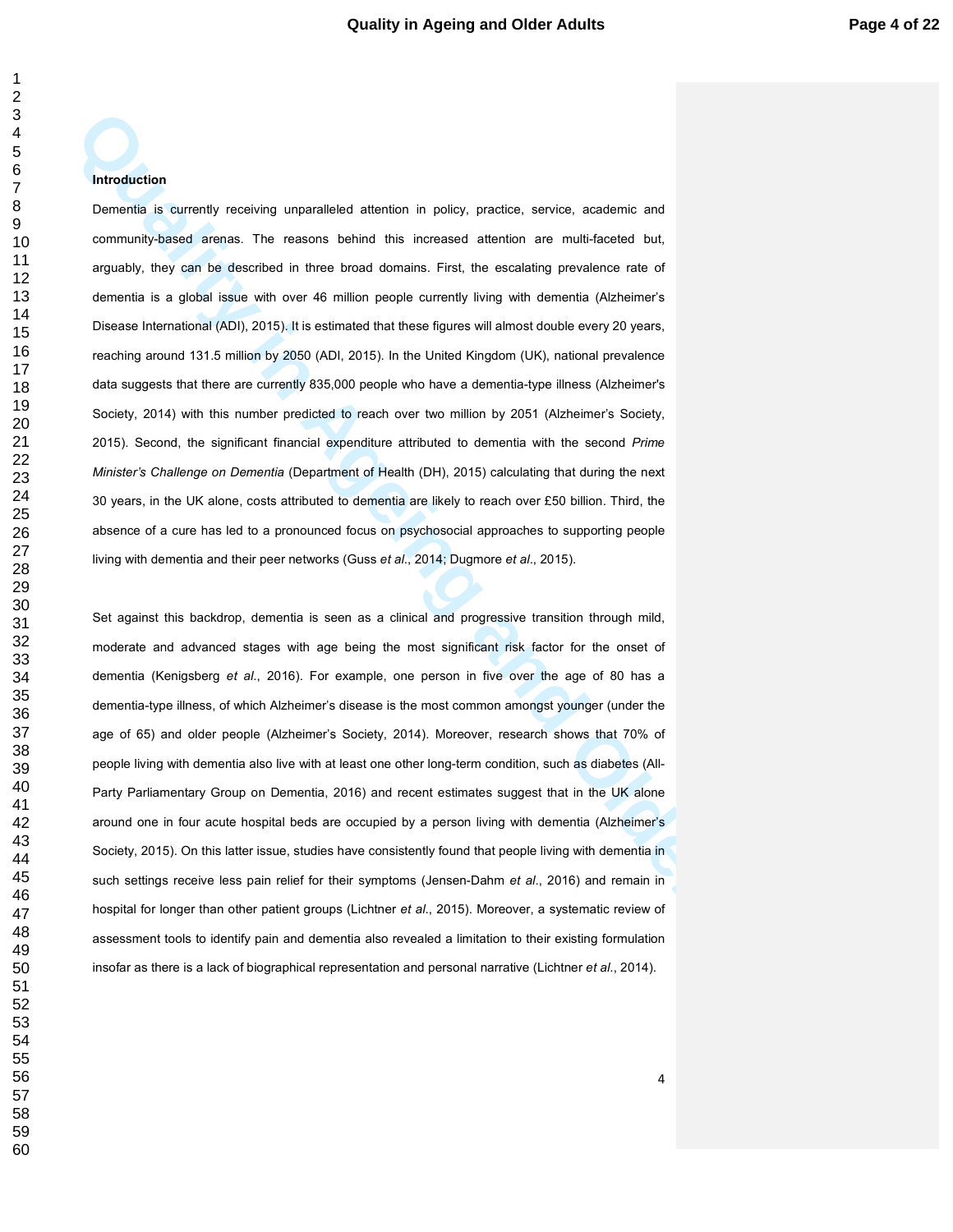The second Prime Minister's *Challenge on Dementia* (DH, 2015), which runs through to 2020, has acknowledged that *'more needs to be done to ensure that all areas offer high quality end of life care for people with dementia'* (p.36) and that it is essential *'to enable people with dementia to one day 'die well''* (p.10). Despite the complexity of identifying the end of life trajectory in dementia (Authors A; Lawrence *et al*., 2011), compassionate care is seen as the vehicle to drive forward this ambition expressed through various palliative models of support (Evans, 2009; Goldberg and Harwood, 2013). Compassionate care has also received significant attention in defining what constitutes high quality nursing care (Scerri *et al*., 2015) and as a central pillar to defining patient outcomes at the end of life (National Council for Palliative Care, 2010).

The second Prime Minister's Challenge on Denvede (01), 2016, which runs through to 222, the second system of the Convergister of the Convergister of the Convergister of the Convergister of the Convergister of the Convergis Although these are important and necessary steps in care management and service delivery, we could not find any similar studies, or comparable literature, that shared a researcher's experience and responsibilities when a person living with dementia is nearing the end of their life and when consent (proxy or otherwise) to report on the process was in place and supported by a research protocol. This article is intended as a first step in stimulating and articulating a debate in this area. In the case study that follows, the person living with dementia died in the same hospital bed and ward within 24 hours of the first research observation being completed. The death was unanticipated at the onset of the observation period and the case study is shared with the full support and agreement of the participating family. However, some contextual details have been changed to protect the identity of the person living with dementia [whom we have named Amy in the case study] and to comply with the research protocol and ethical permissions.

## **Study methods**

The main study - from where the following case study is drawn - involved multiple case sites in England and Scotland with embedded units of analysis comprising of individuals, wards and organisations and approached using ethnographic methods. The overall aim of the main study was to investigate how health care professionals and informal carers recognised, assessed and managed pain in patients living with dementia in a range of acute settings (Authors B). The purpose of the study design was to describe phenomena within their real life context and appropriate to exploratory objectives. Four case sites across England and Scotland (NHS hospital trusts, each with one or more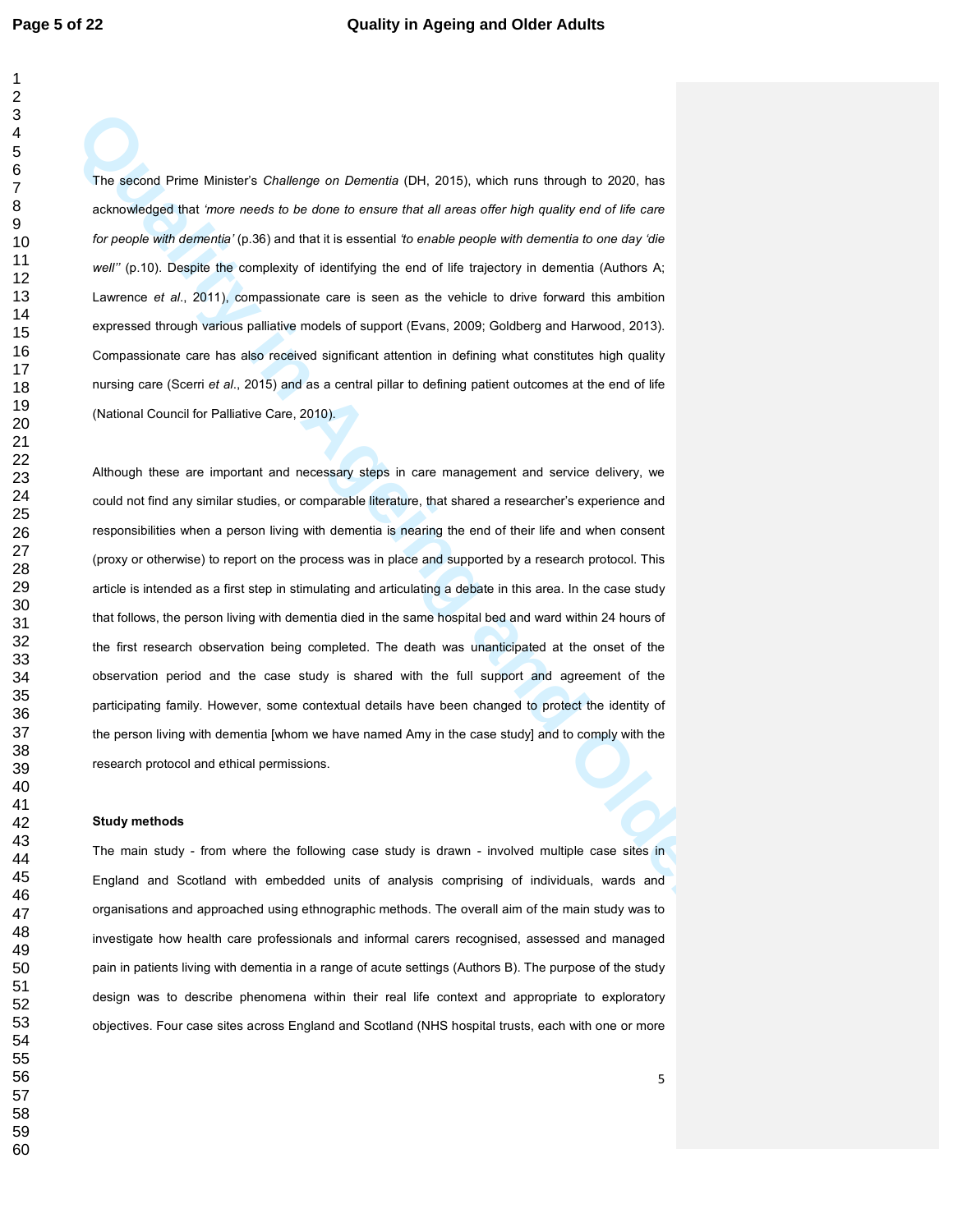hospitals) were sampled to provide varying settings for acute care. Wards from differing specialisms were selected in each hospital to build up a broader picture of the facilitators and barriers to effective pain detection, assessment and management.

**Installation and structure and the structure of the structure of the structure of the structure of the structure of the structure of the structure continue of the structure of the structure of the structure of the structu** Data collection was undertaken by a different researcher at each of the four sites. In each case site, a variety of data collection methods (including interviews and data from medical and nursing notes) were used to provide multiple sources of evidence for addressing the primary research aim. Furthermore, non-participant observation of health care professionals (HCPs) and health care assistants (HCAs) interacting with patients living with dementia was undertaken in order to explore how pain was detected, assessed and managed by healthcare staff. Non-participant observation of patients frequently evolved into participant observation, as patients often initiated social interaction with the researcher. Observations were framed around a study observation protocol, which included whether or not the patient appeared to be in distress and how this manifests itself.

Inclusion criteria for patients to be involved in the study were aged 65 or over with a recorded diagnosis of dementia. During patient recruitment, we did not distinguish between different degrees of pain or types of dementia. In total, 31 patients (11 men and 20 women; mean age 88, range 75-99) were observed over the 4 case sites during the data collection period (May 2013-July 2014) with over 170 recorded hours of field observations and associated case record reviews; 52 interviews with care staff; and 4 interviews with carers (see Dowding *et al*., 2016 for further details on the overall study design).

Ethical approval was obtained for both English (REC reference: 12/YH/0363) and Scottish (REC Reference 13/SS/0006) sites. The participant consent process was developed to conform to the Mental Capacity Act (2005) and the Mental Health (Care and Treatment) (Scotland) Act (2003). Patients' consent to participate was subject to capacity assessment to consent (which was initially through consultation with staff and then undertaken by the researcher prior to participant involvement), consultation with staff and assent of carers. Written Gconsent by patients, or agreement from the carer for the researcher to approach the patient, was obtained for all participants. Written consent was provided by all interviewees. The NHS Trusts participating in this study granted access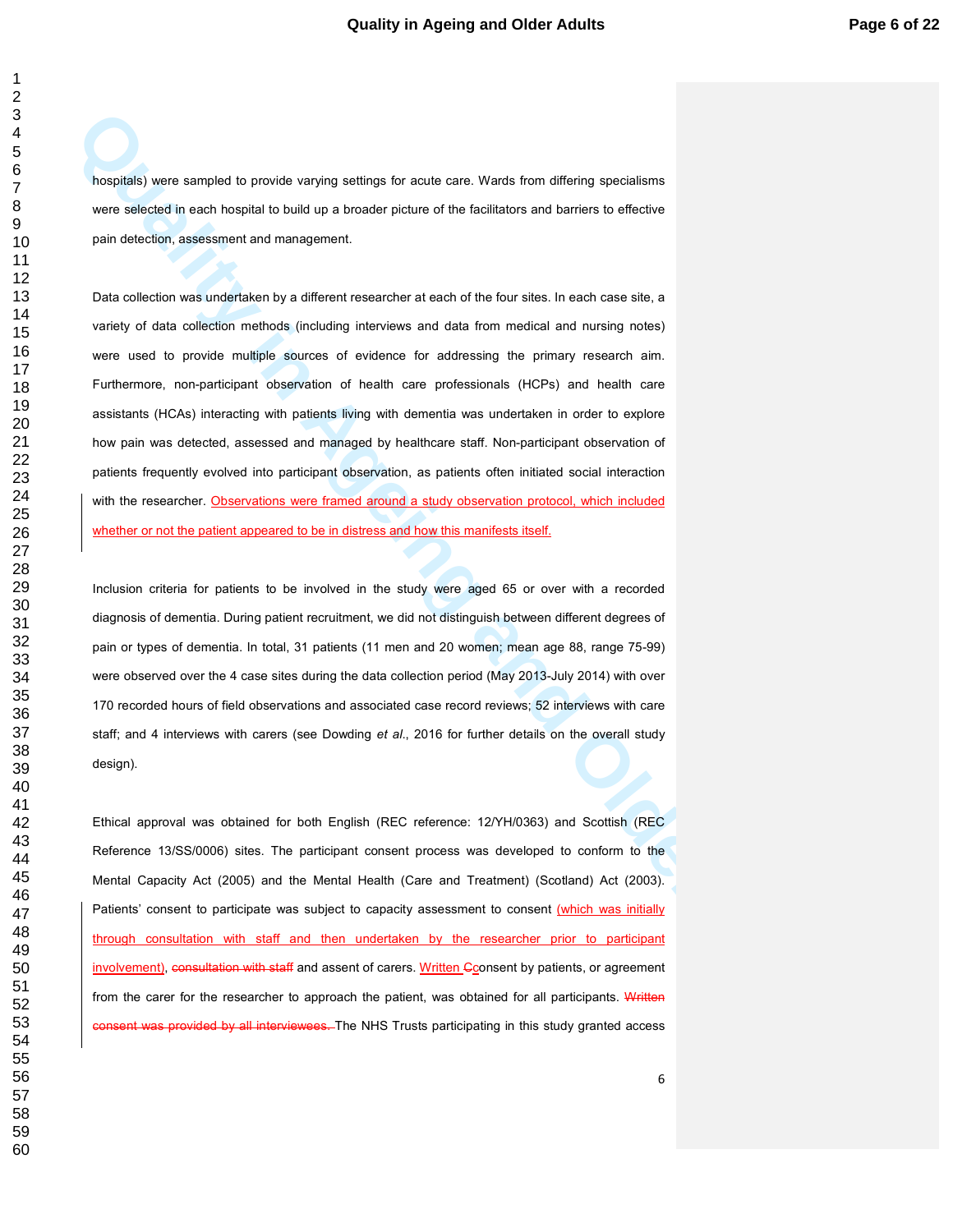to the researchers, who complied with local requirements for data collection. All data were anonymised at the point of data collection.

**It the researches, which complete with local requirements for cisa collection,** All data were encoupyinvest stiller point of case collection. The interpretation of the point of the point of the collection of the collectio The following case study is taken from one of the hospital sites with the observation performed by a female Research Fellow [*author initials blinded*-lead author]. It is focussed on a patient called 'Amy' who was admitted to an elderly medicine ward after a fall at home two days previously. Prior to admission, Amy lived with her husband at home supported by her family and had lived with a diagnosis of Alzheimer's disease for around eight years. Amy was 84 years of age at the time of admission (mid-July 2014). Amy lacked the capacity to consent and following the study protocol, the next of kin (as Personal Consultee) was approached to give agreement for the researcher to approach the patient. After a 24-hour period of reflection on the provided study information sheets and a further meeting with the family at Amy's bedside to address any points of concern / clarification in the study aims, the family remained keen to support the research aims, potential publications and all necessary agreements were obtained.

The scheduled observation of Amy took place the day after agreement was given. In the case study, the researcher's observation notes are structured around an initial impression of the ward followed by a series of notes collected over a two and a half hour period. The observation notes have a designated start time to illustrate the natural flow of the encounter and are written using a first person narrative. The observation notes are then followed by a series of three critical reflection points drawn directly from the case study and some of the practical and ethical dilemmas faced during the period of data collection. The interpretive framework for the observations was guided by the four-stage analytical principles described Morse (1994).

# **Notes from the hospital bedside**

**Initial impressions of the ward:** The ward is located in a separate building from the main hospital and is next to the main car park. None of the wards have names and are referred to in a letter – number format. As I enter the ward, I note that there are five bays with six beds each and four separate 'side-rooms'. No communal spaces exist on the ward, but there are a number of individual consultation rooms and staff offices all assigned to senior staff and situated in the corridor by the main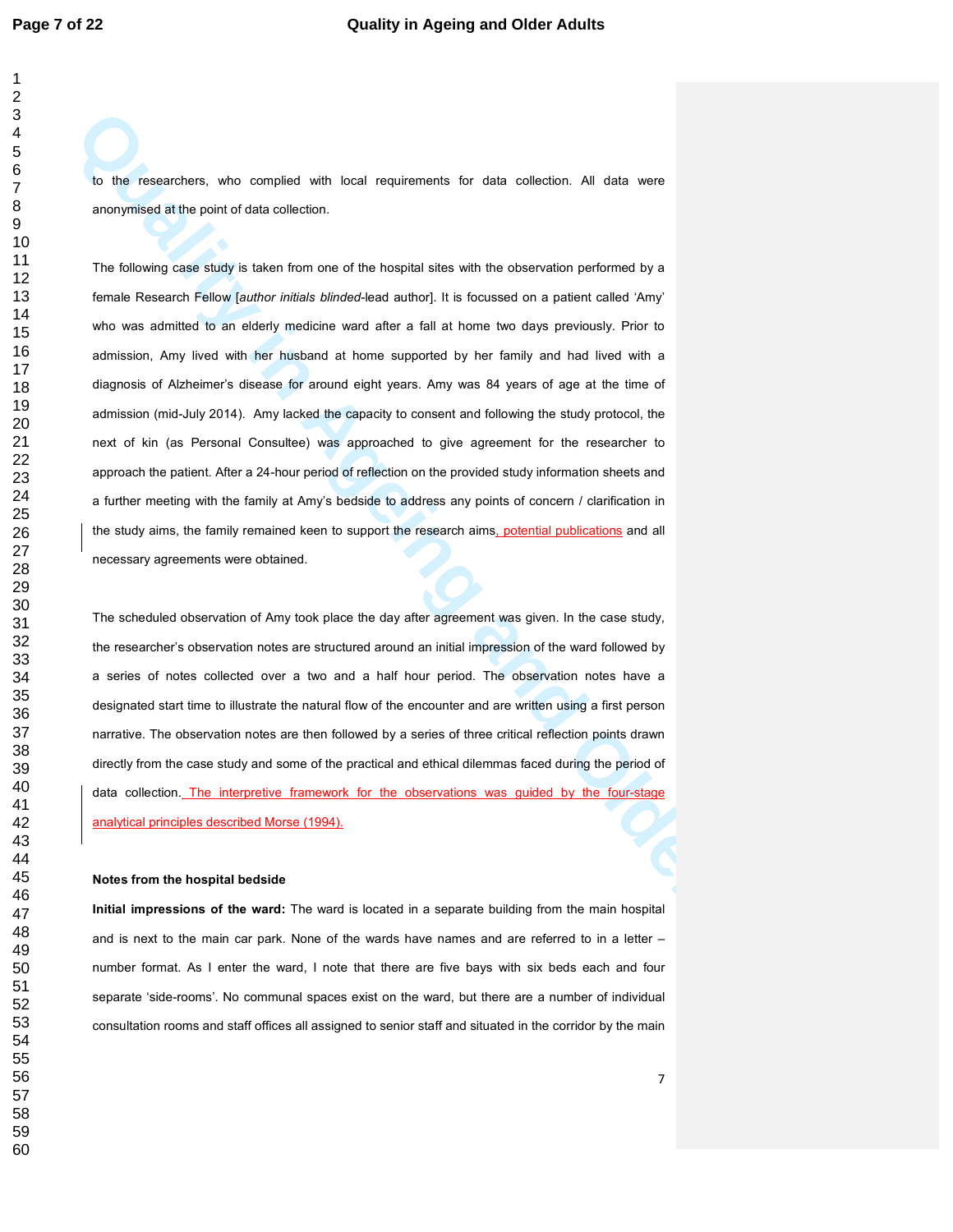ward entrance. All of these individual doors are closed and look the same. Each bed on the ward is occupied and visible. It is a mixed sex ward although the bays are segregated by gender.

**Real errowser.** All of these individual doors are dosed and look the same. Each bed on the earth is equal exactly interesting computed by the matter of the same of the same of the same of the same of the same of the same In each of the bays, three beds are set against one wall and three against the opposite wall, positioned with the bed-ends directly facing one another. Privacy only happens if the curtains are fully drawn around the bed; however, the spoken word and noises of the body easily carry beyond this artificial 'private space'. There are windows behind three of the beds; the top panes of glass can be marginally opened and are transparent. These windows connect the six patients to the world outside; however, given the ward's location on the third floor, their only view is of the sky, unless the person is either sitting up or standing up next to one of the windows. All six beds are neatly and regimentally separated by an identical small cupboard and a plastic-coated armchair, which also mirrors every other ward in the building.

Amy is positioned in the bay opposite to the nurses' station. The bay is very warm and each of the windows is about one third open: the maximum possible for safety reasons. The window blinds in Amy's bay are concertinaed and offer little protection against the steadily intensifying sunlight. There is a continuous stream of staff walking towards, around and stopping at the nurses' station opposite Amy's bed. All wear name badges that cannot easily be read and all wear uniforms of various colours and shades of the same colour, denoting different levels and disciplines of staff. The majority of staff on the bay are women. I feel overwhelmed by the suppressive task-oriented atmosphere.

**Time: 10.55:** I arrive at Amy's bedside. Amy is awake, agitated and very distressed. Her false teeth are missing. A HCA is passively sat on a chair next to Amy's bed, but a little too far back for Amy to see her properly. I am not even convinced that Amy is aware that the HCA is there. I introduce myself: first to Amy, and second to the HCA who informs me that her name is Jane. Jane returns a smile and immediately gets up to leave, offering me her vacated chair. Jane goes to sit silently with another patient on another part of the bay. Our paths do not cross again. I walk around the bed to the empty chair and pull it forwards and towards the bed so that Amy can see me and we make eye contact. I introduce myself by my first name and ask if she minds me sitting with her. She smiles at me. Amy immediately starts to shout loudly for '*Alice*'. I calmly ask who Alice is and she shouts '*Mam, Mam'*.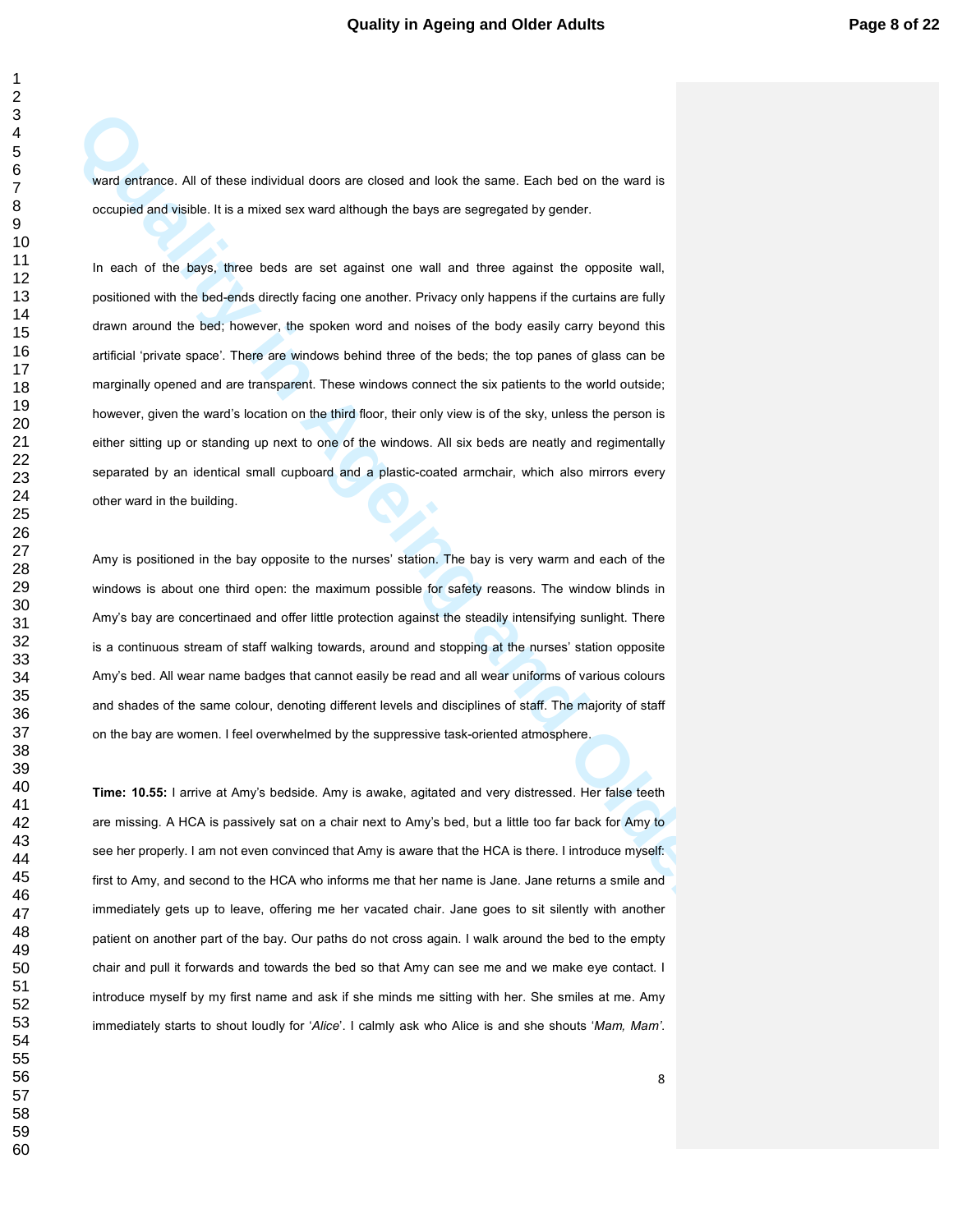Amy starts crying and instinctively I reach out and stroke her hair and hold her hand, which she grips tightly. Amy stops crying and looks directly into my eyes. I ask her if she minds me stroking her hair, to which she replies '*it's lovely'.* I carry on and Amy continues to shout for '*Alice*', whilst looking towards the corridor at the end of the bay*.* Suddenly, she stops, turns her head to me and says very matter-of-factly: '*they tried to cut him out, but he wouldn't open his eyes'*.

Anny darks anying and institutely introduced and statistic for their and hold the handed older the statistic properties.<br>
Let wood also registe you you let colles be service is and alony in also for all discussions to mean **Time: 11.15:** Amy is becoming increasingly distressed, but I continue to stroke her hair serenely. Amy looks frightened and puts her left hand on my right arm whilst I hold her other hand. Once again, Amy looks directly into my eyes. It is a penetrating gaze, almost as if she is questioning who I am, searching for clues, comfort and points of connection between us both. I smile at Amy and, in return, she relaxes and calms a little. Suddenly, she breaks the silence and shouts '*Dad'* at the top of her voice, shifting her gaze from me to the corridor at the end of the bay. Instinctively, it feels like Amy is directing her gaze in search for answers, to an unresolved conflict although I do not know the questions. Amy's brow becomes furrowed, her body alert and her facial expression, for want of a better adjective, expectant. I ask Amy her father's name and she whispers to me '*Joseph'* in a calm, controlled voice. I ask Amy the colour of her mother's eyes and she replies '*bluey green'*. Seemingly trapped in a moment of remembrance, Amy stopped shouting and her tears stopped flowing.

**Time: 11.30:** Amy starts to become very 'fidgety' and unsettled again. She pulls her bedcovers off and pulls her nightdress up, an act that subtly exposes her genitalia. To protect Amy's dignity, I quickly reach over and pull the bedcovers back over Amy. She then starts to scream very loudly, shouting '*Mam, Mam'* at the top of her voice. Her gaze darts around the room in a distressed manner. In a calm and soft voice, I continue to reassure Amy predominantly through physical touch, of which she is responsive. I am not sure how much she is aware of my presence. I stroke her hands and face. Amy looks at me and smiles. She puts her right hand on my right hand, which I receive affectionately.

**Time: 11.45:** The sun continues to stream into the bay. Ward rounds are about to begin and the ward is the busiest it has been since my arrival. Amy is still in bed and is talking about someone she once loved. She calmly whispered the words '*it was forbidden back then'*. Amy then starts to sing. I do not recognise the song, but Amy has a lovely voice and is clearly enjoying singing, seemingly taking her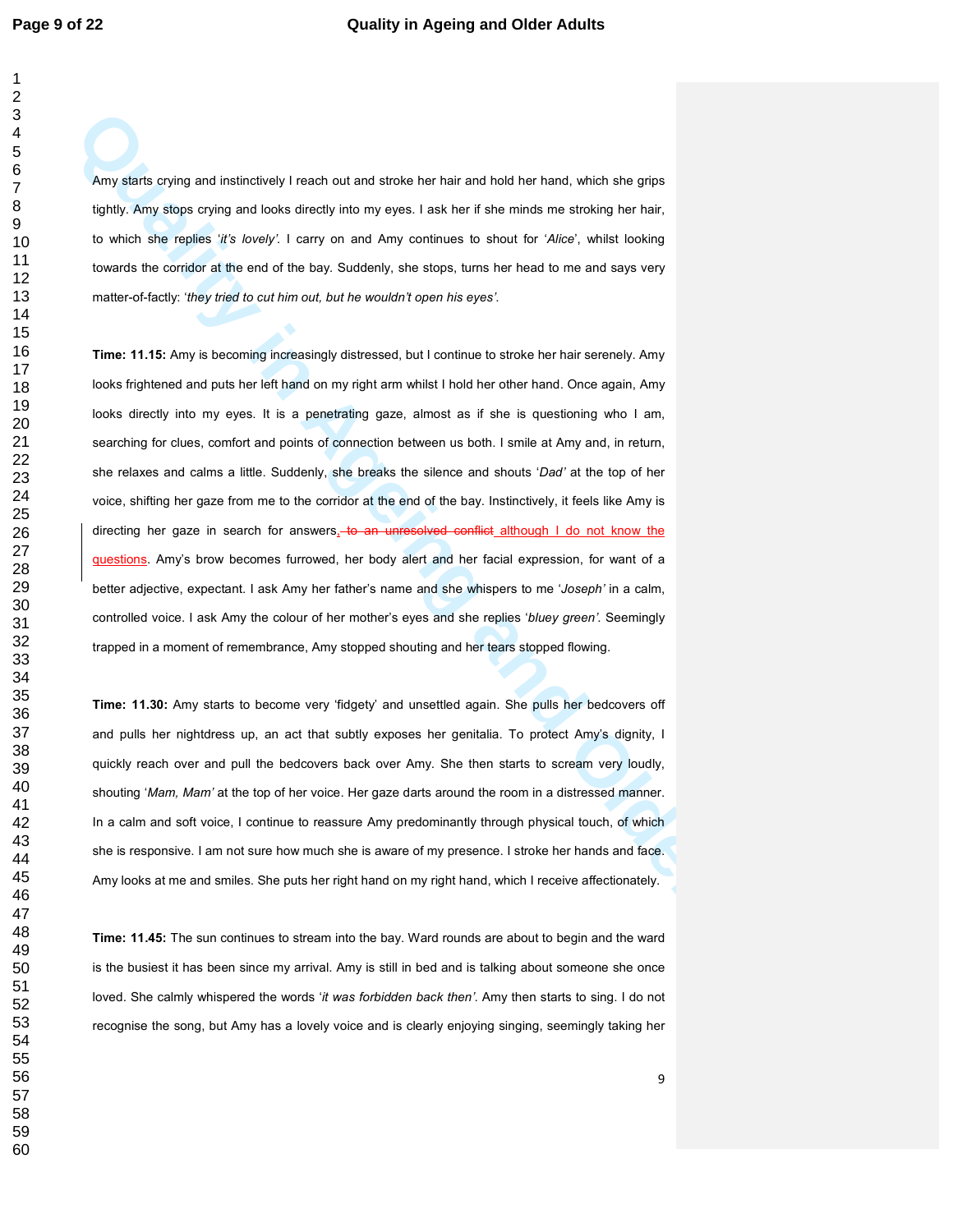**It is a place that is safe and excute.** Ample foremal tributes and this time the ventures out to give my place that is a place to a straight be very include the very the consideration of the consideration of the considera to a place that is safe and secure. Amy's forehead relaxes and this time she reaches out to grab my right hand and place it against her left cheek. I gently lower my face towards hers, which, despite my presence in a research capacity, feels a natural and 'right' thing to do. For the first time in a while, one of the nurses positioned by the nurses' station looks over and smiles. Once Amy has finished the song she gets very distressed again screaming at the top of her voice '*Alice, Alice, Alice, Mam, Mam. Where are you Mam?'* She then pulls her bedcovers off and attempts to get out of bed, still screaming loudly. I am not convinced that her fragile body would allow her to stand independently. Once again, I endeavour to protect Amy's dignity by putting the bedcovers over her and encouraging her to stay in bed. Suddenly, she starts to cough violently and says she is going to be sick. I alert the nurse who is standing at the nurses' station, but by the time the nurse returns, Amy had coughed something up, spitting the phlegm and fluid on the bedcovers then vigorously - and studiously - wiping the expectorant into the linen with her fingers so that it disappears.

**Time: 13.10:** I ask Amy if she would like some water and she moves her head up and down to indicate 'yes'. I pour her some water into a cup. Amy takes a sip and then returns the cup to me and starts shouting '*Alice, Alice why did you do it? I loved him'*. I stroke her hair and hold her hand, providing as much reassurance as I can. Amy remains very distressed, screaming and pulling at the bedcovers. I remain calm in my responses. Amy then turns her face to mine and says in a still yet pleading voice: '*Oh Mam, why won't you help me?'* For a moment, I feel that she sees me as her mother. I am unsure whether this is because my actions of stroking her hair and holding her hand symbolise the safety and security often represented through maternal relationships.

**Time: 13.15:** Two occupational therapists enter the bay and come over to Amy's bed. They look directly at me and ask if I am Amy's granddaughter. I say '*no*' and explain my role. The therapists say they were expecting her daughter to be present and whether I could let them know when Amy's daughter arrives. Unsettled and confused, Amy looks directly at the therapists as they walk out of the bay without making any verbal or visual contact with her. Once they had left, Amy settles and starts to sing again, very peacefully, and I continue to stroke her hand. She looks at me and briefly closes her eyes.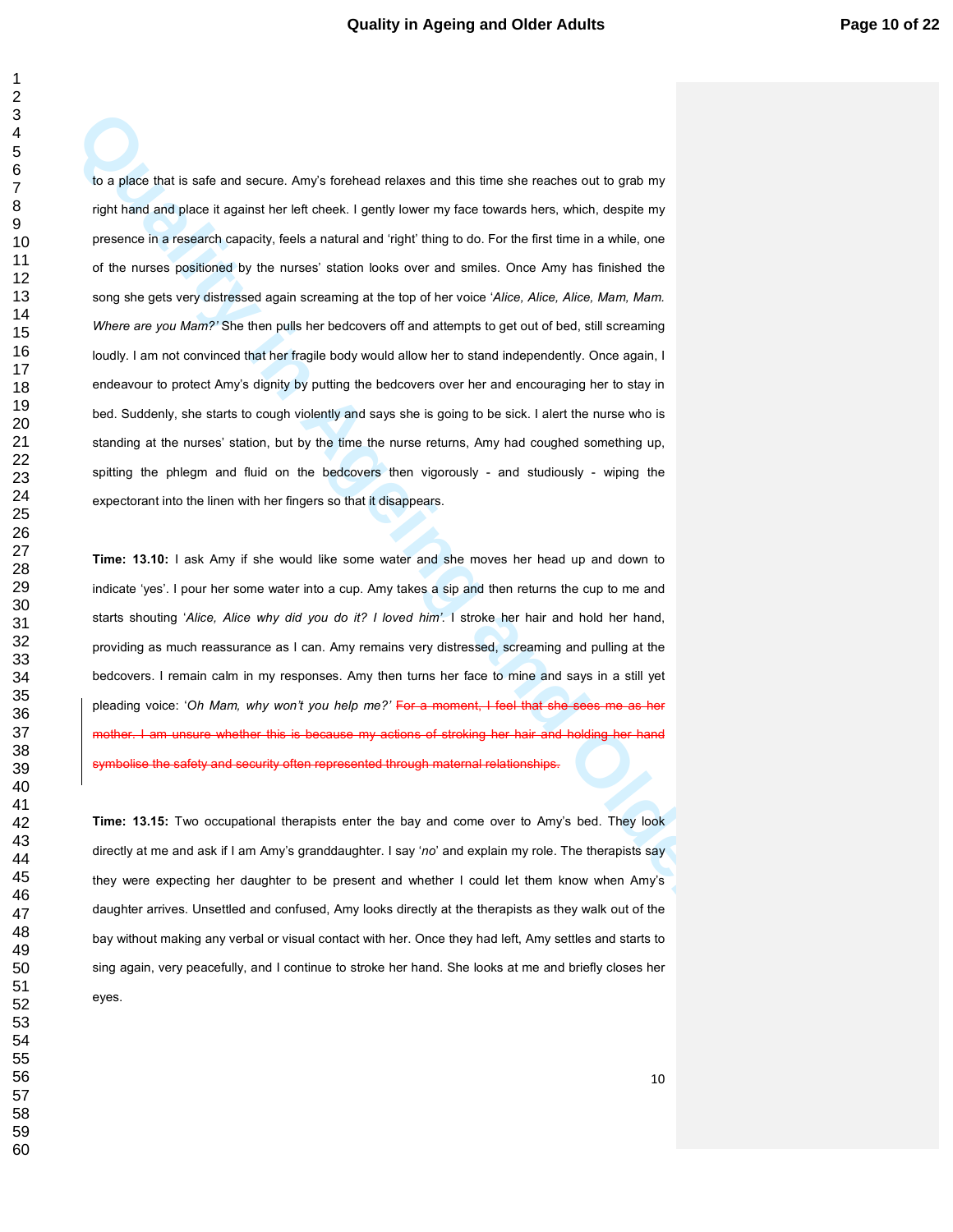**Time: 13.20:** Amy continues to sing and I put my face towards hers and smile. We look at each other and are lost in a moment of human connectedness. Amy breaks the connection and I look to the side of the bay and see Amy's daughter arriving. I recognise her daughter from our meeting on the previous day. I let Amy know that her daughter is here and deliberately point towards the bottom of the bed where her daughter is now standing. Amy's gaze follows my outstretched finger, with little outward recognition. I do not know if she recognises her daughter. I thank Amy for letting me be with her today. She smiles. I say *'goodbye'* and leave her bedside. As I get to the entrance of the bay, Amy's husband is gradually making his way towards his wife's bedside. He is using a walking stick and looks both emotionally fragile and physically frail. When he sees Amy his chin begins to quiver and his eyes well up. I thank him for allowing me the privilege of spending some time with his wife. His gaze remains forward-facing, displaying such strength and love for his wife. **Observations end at 13:25 for visiting time.**

#### **Critical Reflection Points**

These 15.20; Any cordines to airo and I put my face towards here entred into anti-Vie Cot At each other whose the Vision of the Vision of the Vision of the Vision of the Vision of the Vision of the Vision of the Vision of **Reflection Point One: Researcher providing care.** The 'instinctive' reaching out to Amy, both physically and emotionally, was something that was unplanned, unrehearsed and, for the (female) researcher involved, came from a place of compassion and long-standing immersion in interpersonal work with people living with dementia and their support networks. However, as a mixed gendered research team, we had not written anything in the research protocol, or in the patient information sheets, that addressed touch and compassion. Indeed, to satisfy the needs of the ethics committee approving the study, the main emphasis in these documents was placed on the protection of vulnerable people from abusive situations and the researcher actions – and reactions – to dealing with such situations, including the provision of a risk register. These objective ways of dealing with issues relating to dementia was, arguably, the polar opposite to the subjective anguish and emotional torment that Amy was experiencing at that moment of time in her life. Human touch and empathic understanding were ways of helping to reassure Amy about her presence in a 'safe' environment that was clearly not her home. The research protocol for the study identified non-participant observation as the method of choice which, strictly speaking, related to the interactions between HCPs / HCAs and patients, not the interactions between the researcher and the patient of which some level of interaction would be considered unavoidable, an experience also encountered by Lawton (2001).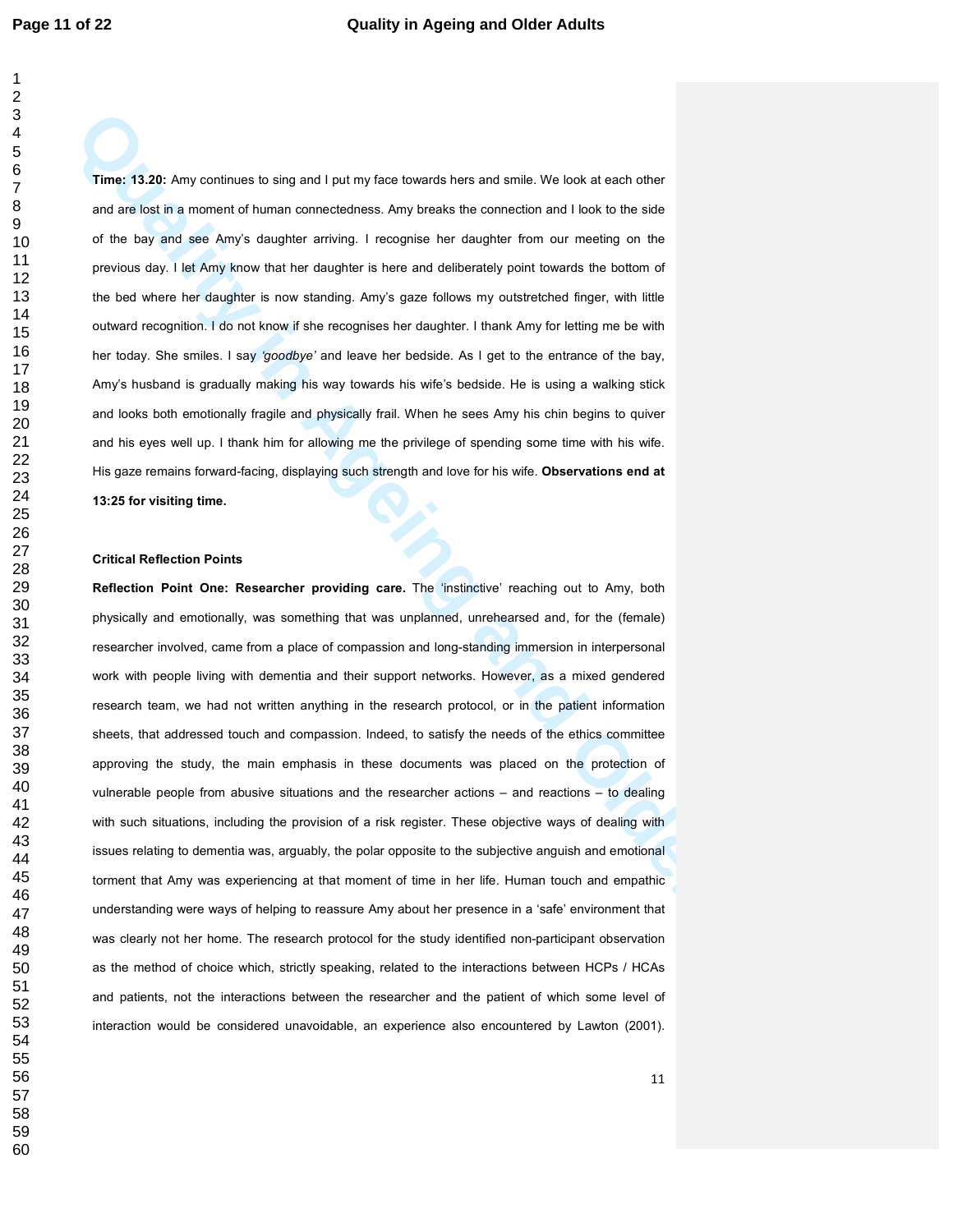This, therefore, raises issues about the role of the researcher in situations of human distress and the extent to which human compassion should transcend a research protocol (Lawton, 2001).

*Considerations:* 1) The female researcher and female patient dynamic generates a question: do we need to consider gender more carefully in the future, especially when researching / working in such sensitive areas of care practice? 2) To what extent does the professional background of the researcher (in this case, a social scientist) influence the nature of the interaction? 3) Going forward, do we need a new type of research protocol that looks at everyday ethical and compassionate issues and outlines engagement strategies of the researcher in complex and sensitive situations?

This, therefore, raises issues about the role of the researcher in studious of further disters and the examples of a second policy of the role of the second or the second or the second or the second or the second or the se **Reflection Point Two: What do the stories mean?** At the time of consent and participation, it was not envisaged that Amy would die at the end of the first planned period of observation. However, she did and with such hindsight, the words, gestures and behaviours that Amy displayed can be recontextualised against this knowledge and reframed as a life review pursuit. The fact that Amy was distressed and in emotional turmoil during the encounter is not in question; however, the researcher had access to limited personal information about Amy (either from clinical staff or from Amy's family) before stepping into the field and into the encounter. This made understanding the emotive phrases, such as, '*they tried to cut him out, but he wouldn't open his eyes'* and '*it was forbidden back then'*, subject to reflective interpretation framed around Amy's words, emotions and expressions. The true meanings of these words were not disclosed and remain privately situated within Amy's life, and death.

*Considerations:* 1) To what extent should a researcher be exposed to certain areas of the individuals' life story prior to entering the field, especially when capacity is a significant issue? 2) Does unresolved emotional pain have the potential to outweigh physical pain at certain time points, particularly the end of life?

**Reflection Point Three: Communication is embodied.** One of the most telling parts of the encounters was that Amy sang a lot during the observation period, which momentarily alleviated her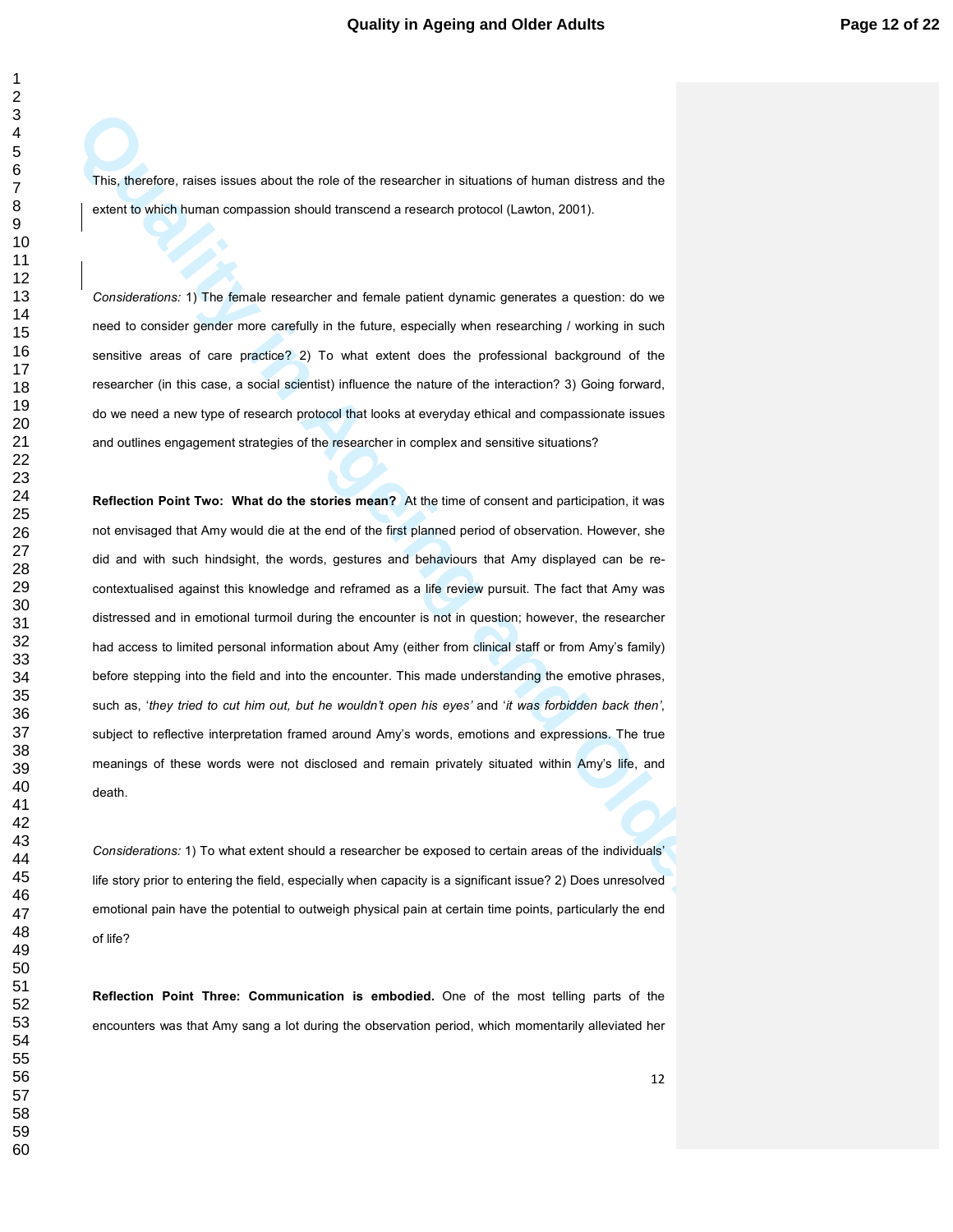distress. Singing represented a path to her inner-reality and the world in which she found herself. The words Amy sang were hard to follow and at times incomprehensible, but she smiled, made gestures and undoubtedly 'musically performed' during our time together. The fact that this performance was in an environment that was unfamiliar to her and had so little to relate to - in terms of familiar possessions, objects, views and people – makes it all the more understandable. This performance enabled Amy to project her identity onto the world around her. The question for research practice is: how do you best capture Amy's communication and interaction experiences?

*Considerations:* Would video recording Amy during the encounter - instead of making observational notes – have allowed for a more multi-sensory and embodied analysis to be made of the interaction between Amy, her environment, and the researcher?

# **Discussion**

**Sidens:** Graphy superements a publisher internetially and the world in which are found here at the space of the space of the space of the space of the space of the space of the space of the space of the space of the space Single case studies have been used over the years in dementia studies to shine a spotlight on unseen areas of care and sensitive areas, such as in dilemmas faced post-bereavement in a spouse carer of a younger person with dementia (Williams *et al*., 1995), examining the impact of counselling and carer goal-setting post-diagnosis of dementia (Authors C), in caring for a person with rare and unusual dementia such as semantic dementia (Kindell *et al*., 2014) and HIV dementia (Turner *et al*., 2016). Whilst this article continues this tradition, it differs in the sense that the benchmark focuses on researcher practice as opposed to the experience of the person living with dementia, family or clinician.

Undertaking research in sensitive areas has long held resonance in qualitative research, with Lee (1993) suggesting that researcher-participant contact should take place on a 'one time' basis, ensuring that participants '*can disclose their experience safe in the knowledge that the paths of the interviewer and interviewee will not cross again*' ( p. 112). However, as this case study (and reflective point 2 highlights), it is not the character that is important in the research activity, but the connection of the researcher to the individual (as 'participant'), in terms of both emotional and physical domains. Here, ethics becomes a transcending theme. Amy was experiencing parallel levels of emotional and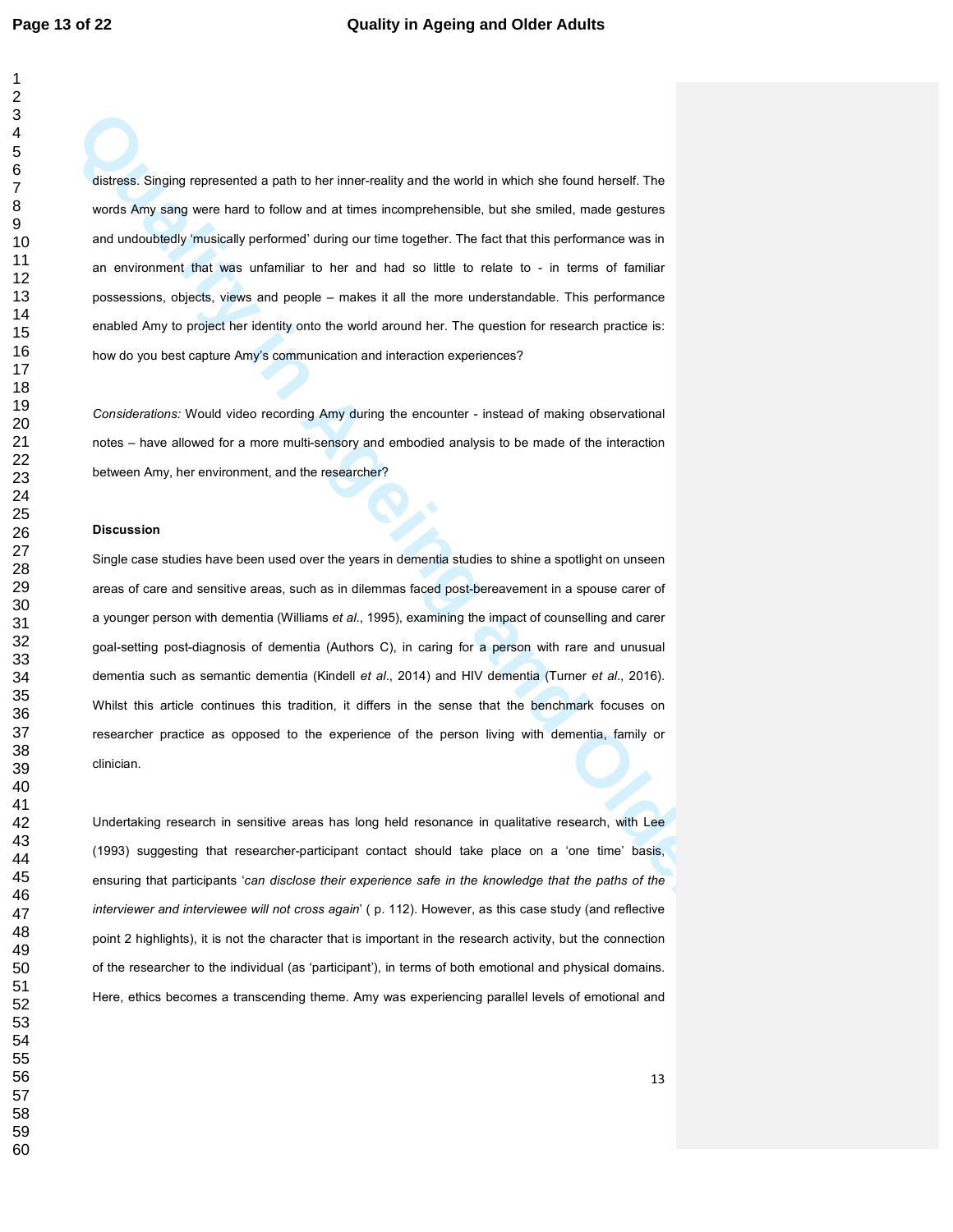psychological distress, whereby human touch was perceived by the researcher as one way of helping to- provide a safe and comforting environment.

**Excludional dialents, elserien/humin lacci eus perceived le très recentes an ont eury of leights<br>
Le provide a sele and on-to-trep encircles tangentes metalles comments of exclusions of the properties of the<br>
While the su** Watson's (1975) description of expressive touch, offers comfort and reassurance, representing a channel to human connectedness. This discourse is extended through the work of Gleeson and Higgins (2009), who infer that the symbolism of touch enhances '*rapport and emotional connection'* (p.384), whilst expressing care and empathy towards others. According to Nicholls *et al*. (2013) touch for people living with dementia who are at the end of life is '*as important, if not more so'* (p.576) than at any other time in life. Reciprocity is an essential feature of touch and inherent compassion as was demonstrated through the perceived connection between Amy and the researcher. However, the need for such compassion and human connection often conflicts with the traditional role of 'academic researcher' which requires objectivity, independence and human separateness. This role conflict is contested to the extent that the researcher almost adopts a 'caregiver' role in delivering compassion and empathy at the end of life (Teno and Connor, 2009). Additional debate and consensus is required on the influence of human [researcher] compassion on the data and its intersection with analysis. Moreover, given both the researcher and patient were female, a further ethical debate is needed that focuses on the importance of gender and whether, for example, the same response by a male researcher towards a female patient would be deemed as appropriate (Gleeson and Higgins, 2009).

To some extent, resolve of these blurred boundaries may be located in the seminal writings of Kitwood (1997). Whilst person-centred care has become embedded within clinical practice, there is concern that its conceptual underpinnings often become overlooked within the routine of everyday care. Kitwood (1997, p.82) identified six psychological needs of people living with dementia, those of: comfort, attachment, inclusion, occupation, identity and love. Interestingly, these specific needs resonate with the best practice recommendations put forward both by the National Institute for Clinical Excellence / Social Care Institute for Excellence (2006) and later, the Nuffield Council on Bioethics (2009), the latter of which places emphasis on '*caring for the whole person*' (p.55). Whilst these needs were clearly apparent for Amy, the translation and embodiment of person-centred care and human connectedness within our own academic practice is not so straightforward. The Research Governance Framework for Health and Social Care (DH, 2005) clearly states that the '*dignity, rights,*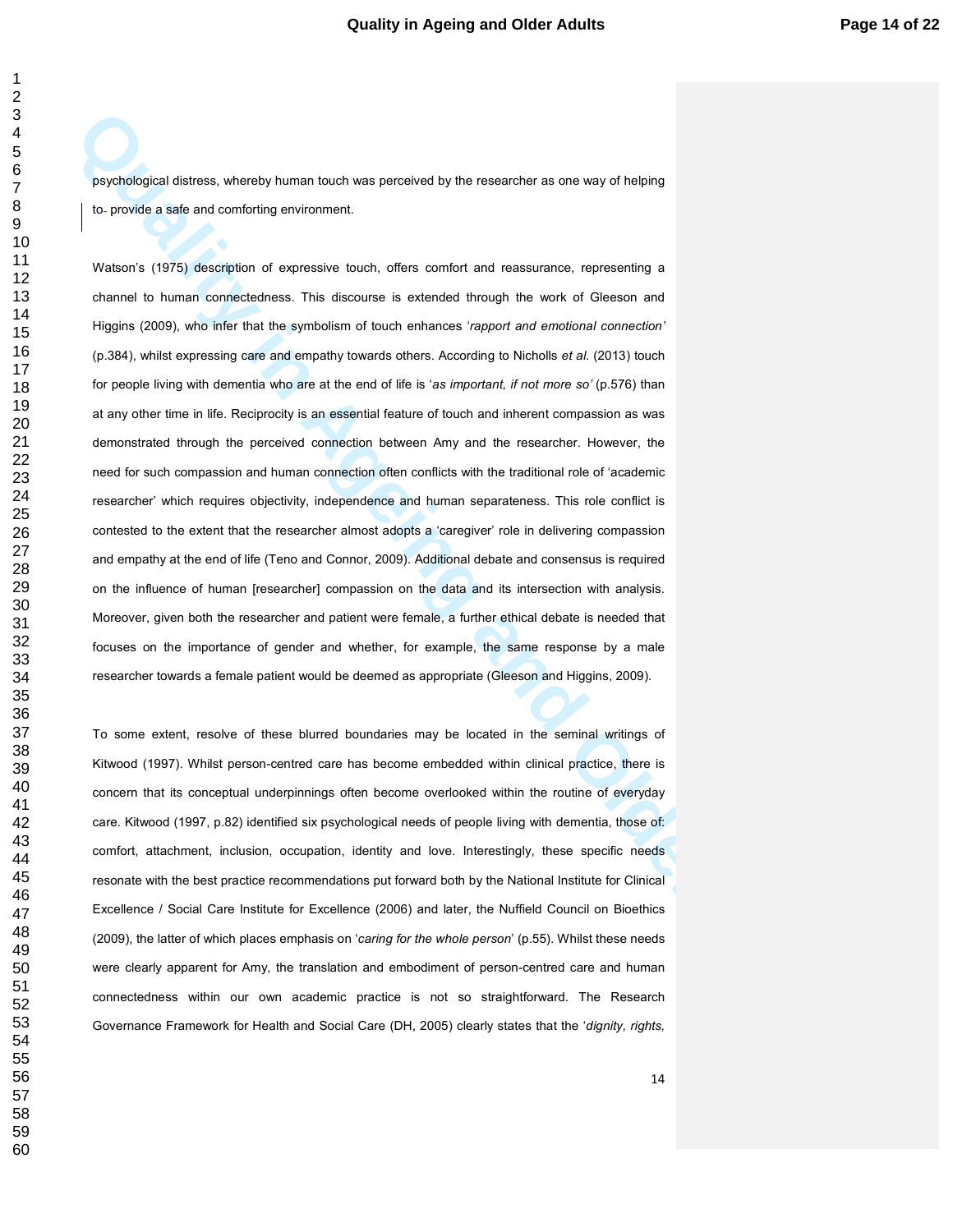anality and votational procedure must be the protosynomization to any recessor thing (D.I.<br>
2016, 37 justifying its tree weeksted stagonably of stagonably considered and the stagonably and<br>  $\alpha$  and  $\beta$  in Ageinably is t *safety and well-being of participants must be the primary consideration in any research study*' (DH, 2005, p.7) and highlights the researchers' responsibility of '*ensuring participants' welfare while in the study*' (DH, 2005, p.23). But with Amy's case study as a context, what does this actually mean when the researcher is faced with individual human distress on a busy ward environment and do we need a person-centred set of ethical rights and responsibilities for the researcher when conducting work in such sensitive areas? The situation is complicated further as the Mental Capacity Act (2005) makes it clear that we should not avoid such sensitive areas of research, particularly for those who may not have the capacity to give consent for participation: '*If subjects whose mental state is both the subject of inquiry and the reason for lack of capacity are excluded from study then knowledge cannot advance satisfactorily*' (Adamis *et al*., 2005, p.138). In addition, we would hope that participating in research has a wider benefit to people with dementia (DH, 2005) and the Mental Capacity Act (2005, p.207) states that '*the aim of the research must be to provide knowledge about the cause of, or treatment or care of people with, the same impairing condition – or a similar condition*'.

A key aspect of this case study is how Amy, herself, benefited from her participation in research. Despite the best efforts of staff, Amy was mainly alone (until her daughter and husband arrived) and appeared to be comforted by her interaction with the researcher. For the researcher, and for the research team as a whole, it would appear that we fulfilled the requirement in the Mental Capacity Act (2005), namely that: '*the research must have some chance of benefiting the person who lacks capacity and that , the benefit must be in proportion to any burden caused by taking part*' (p.207). Advanced dementia nearing the end of life can cause human - distress (Robinson *et al*., 2005) and no set of carefully constructed words can soften that reality. From our experience in being alongside Amy in the last day of her life, we put forward the idea that empathy and human compassion in research involving people with advanced dementia should play a central and disclosed role in future research practice and one which must, we would suggest, be present and visible in the research protocol.

The shift from non-participation to participant observation went beyond verbal interaction towards physical interaction (touching hands, face and stroking hair). Whilst participant observation (Kayser-Jones, 2002; Smebye and Kirkevold 2013) and non-participant observation (Porock, et al. 2013) are commonplace within the dementia research field, the extent of the shift by the researcher was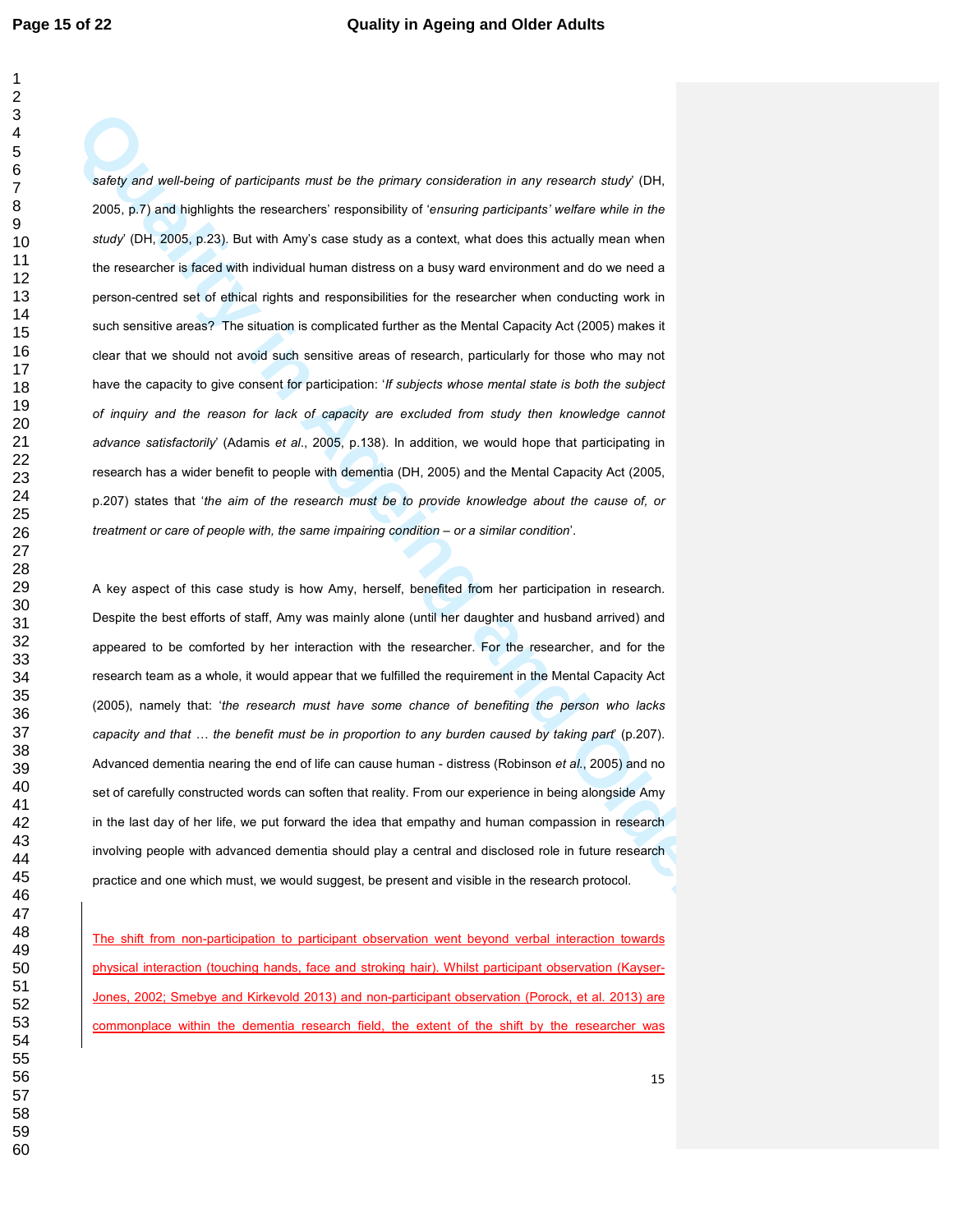deemed necessary in response to the construed distress of the patient. This approach has previously been described as a 'hybrid participant / non-participant approach' (Norman, 2006).

**EXERCISE AND THE CONSULTER CONSULTER CONSULTER CONSULTER CONSULTER CONSULTER CONSULTER CONSULTER CONSULTER CONSULTER CONSULTER CONSULTER CONSULTER CONSULTER CONSULTER CONSULTER CONSULTER CONSULTER CONSULTER CONSULTER CONS** Finally, acknowledging the more general considerations and recommendations put forward by Gysels *et al*. (2013) and Sivell *et al*. (2015), which focus on the technical aspects of consent rather than the process itself, the authors suggest that the current paper is considered as a starting point for more specific knowledge generation and reflection for researchers engaged in this process, or when the potential for end of life is a risk factor. The discord between having a research and 'clinical' role has been highlighted in the wider field of palliative care research (Stevens *et al*., 2003) and also between the paucity of data that we have and the necessity to improve end of life care. This was reinforced by the Neuberger report into the Liverpool Care Pathway which recommended that there should be increased qualitative and detailed studies of the dying process (Independent Review of the Liverpool Care Pathway, 2013). However, it would seem that the ripples stemming from such a statement have not addressed the role and responsibilities of the researcher and ethics committees in the complexities that arise from such qualitative study. Dementia care and researcher ethical responsibilities are more than the protection from abuse, as important as that topic manifestly is.

#### **Study limitations**

This paper reports on a single patient in a single site with observations undertaken by a single researcher. None of the patients in the other sites were at the end of life and therefore, experiences were not reflective of other researchers in the wider study. Whilst the purpose is not to present any generalisable experiences, it raises a number of ethical concerns and debates which, anecdotally, are not unique (or uncommon) to people living with dementia who are at the end of life. Furthermore, this paper outlines the reflections of a single researcher who is experienced within the field. A less experienced researcher, or a researcher who may have assumed a more detached approach, may have opposing reflective experiences. Whilst the researcher had access to support from a senior member of staff, access to debriefing and reflective support is fundamental for any research involving people who are at an advanced stage of dementia and/or nearing the end of life.

#### **Conclusion**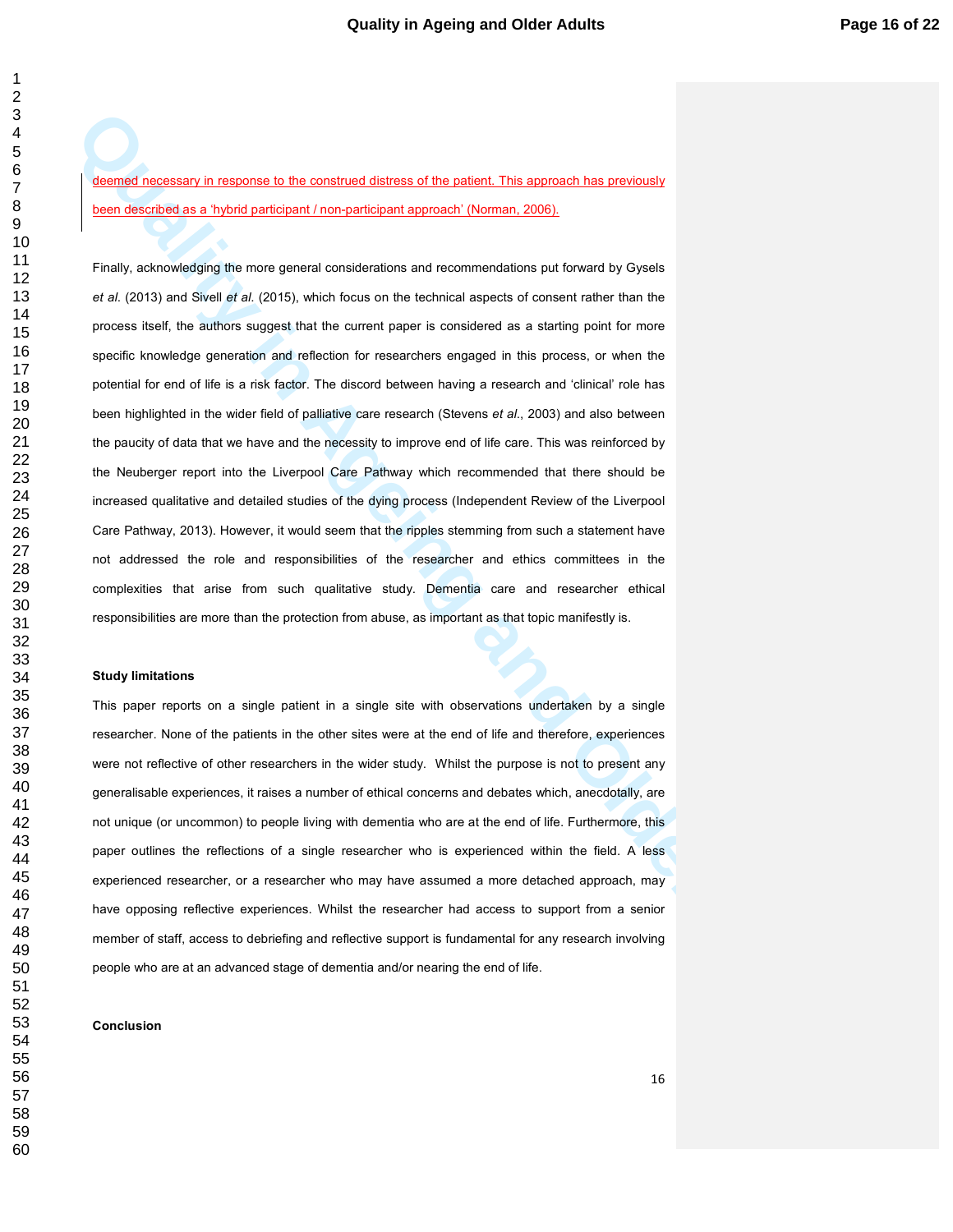This paper states the red of human composed in research, which is all the distinct veces in the properties of the states of cost of a states of cost of a state of the state of the state of the state of cost of a state of t This paper explores the role of human compassion in research, which is all too often viewed in the context of an 'intervention'. As researchers, we tend to centralise the issues of capacity, autonomy and consent, but as seen in the case study of Amy, research occurs within a more 'human' and ethical arena. There is often an assumption from ethics committees that they are 'guardians' of the participants, protecting 'them' from potential risk or harm when, conversely, the opportunity to be involved in research could benefit participants and provide an additional therapeutic / caring opportunity towards the end of life. Notwithstanding such developments, guidance, training and practical application for researchers about this issue is absent and its development is a natural next step in the involvement of people living with advanced dementia in research who are at, or nearing, the end of life.

# **References**

Adamis, D., Martin, F.C., Treloar, A. and Macdonald A.J. (2005), "Capacity, consent, and selection bias in a study of delirium", *Journal of Medical Ethics*, Vol. 31, pp. 137-43.

All-Party Parliamentary Group on Dementia (2016), "*Dementia rarely travels alone. Living with dementia and other conditions*", available at:

https://www.alzheimers.org.uk/site/scripts/download\_info.php?fileID=3008 (accessed 5 May 2016).

Alzheimer's Disease International (2015), *World Alzheimer Report 2015. The Global Impact of Dementia. An analysis of prevalence, incidence, cost & trends*, Alzheimer Disease International, London, UK.

Alzheimer's Society (2015), *Dementia 2015: Aiming higher to transform lives*, Alzheimer's Society, London, UK.

Alzheimer's Society (2014), *Dementia 2014: Opportunity for change*, Alzheimer's Society, London, UK.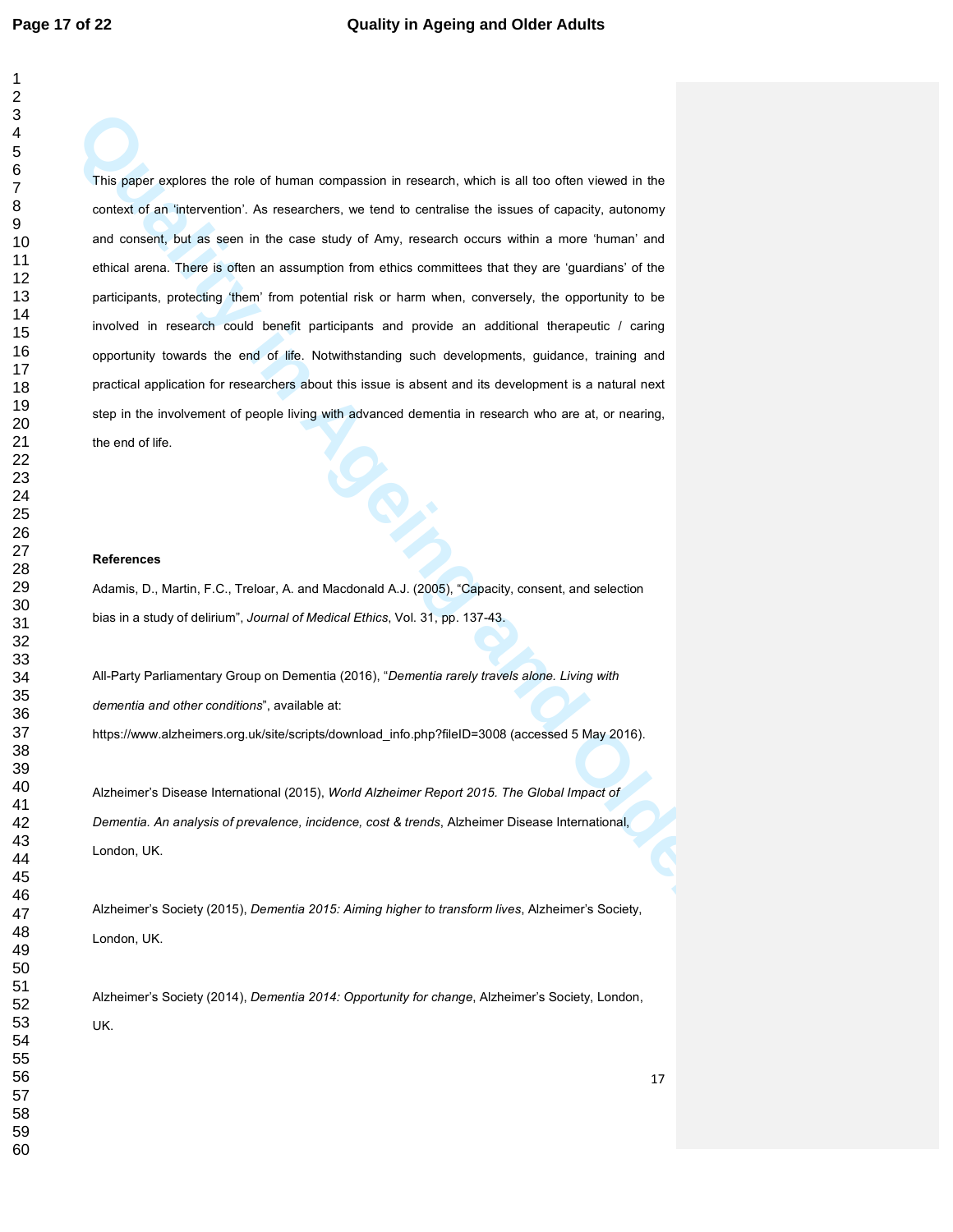Department of Health (2015), *The Prime Minister's challenge on dementia 2020*, Department of Health, London, UK.

Department of Health (2005), *Research governance framework for health and social care*, 2<sup>nd</sup> edn, Department of Health, London, UK.

Reference blinded

Dugmore, O,. Orrell, M. and Spector, A. (2015), "Qualitative studies of psychosocial interventions for dementia: a systematic review", *Aging and Mental Health*, Vol. 19 No. 11, pp. 955-967.

Evans, G. (2009), "Improving end of life care for the person with dementia", *Dementia: the international journal of social research and practice*, Vol. 8 No. 3, pp. 363-376.

Gleeson, M. and Higgins, A. (2009), "Touch in mental health nursing: an exploratory study of nurses' views and perceptions", *Journal of Psychiatric and Mental Health Nursing*, Vol. 16, pp. 382-389.

Goldberg, S. and Harwood, R. (2013), "Experience of general hospital care in older patients with cognitive impairment: are we measuring the most vulnerable patients' experience?" *BMJ Quality and Safety,* Vol. 22, pp. 977-980.

Guss, R. and colleagues on behalf of the Faculty of the Psychology of Older People (2014), *A guide to psychosocial interventions in early stages of dementia*, The British Psychological Society, Leicester, UK.

**Dearlines of Franch (COS)**, The Prime Minister's chankage on demande 2020. Depelment of Hamilton Edition Inc.<br>
Hamiltonian Chinach (2005), Reversibly powers on Enterstation Enterstand Consider Advised Chinach (2<sup>4</sup> editio Gysels, M., Evans, C.J., Lewis, P., Speck, P., Benalia, H., Preston, N.J., Grande, G., Short, V., Owen-Jones, E., Todd, C.J. and Higginson, I.J. (2013), "MORECare research methods guidance development: recommendations for ethical issues in palliative and end-of-life care research", *Palliative Medicine*, Vol. 27 No. 10, pp. 908-917.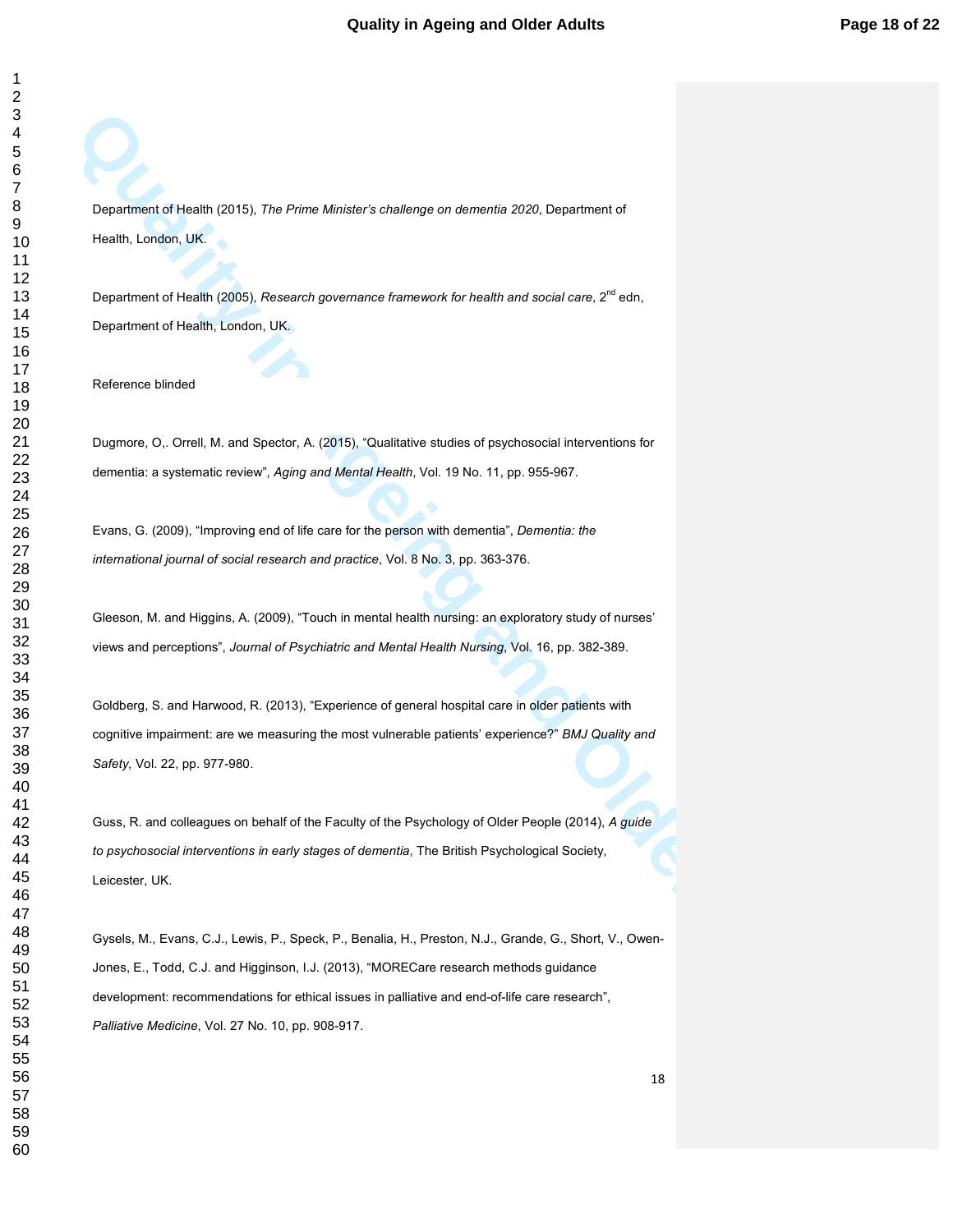Independent Review of the Liverpool Care Pathway (2013), "More care, less pathway. A review of the Liverpool Care Pathway", available at: https://www.gov.uk/government/uploads/system/uploads/attachment\_data/file/212450/Liverpool\_Care \_Pathway.pdf (accessed 21 July 2016).

Jensen-Dahm, C., Palm, H., Gasse, C., Dahl, J.B. and Waldemar, G. (2016), "Postoperative treatment of pain after hip fracture in elderly patients with dementia", *Dementia and Geriatric Cognitive Disorders*, Vol 41, pp. 181-191.

Reference blinded

**Melayerices: The law of the Liverpool Case Polineary (2015), Tuber over less politiesy.** A review of the Liverpool Case<br>
Liverpool Case Pathway: Distribute income and the proposition of the proposition of the state of the Kenigsberg, P.A., Aquino, J.P., Bérard, A., Gzil, F., Andrieu, S., Banerjee, S., Brémond. F., Buée, L., Cohen-Mansfield, J., Mangialasche, F., Platel, H., Salmon, E. and Robert, P. (2016), "Dementia beyond 2025: knowledge and uncertainties", *Dementia: the international journal of social research and practice*, Vol. 15 No. 1, pp. 6-21.

Keyser-Jones, J. (2002), "The experience of dying: an ethonographic nursing home study", *The Gerontologist*, Vol. 42, Special issue III, pp. 11-19.

Kindell, J., Burrow, S., Wilkinson, R. and Keady, J. (2014), "Life story resources in dementia care: a review", *Quality in Ageing an*d *Older Adults*, Vol. 15 No. 3, pp. 151-161.

Kitwood, T. (1997), *Dementia reconsidered*, Open University Press, Buckingham, UK.

Lawrence, V., Samsi, K., Murray, J., Harari, D. and Banerjee, S. (2011), "Dying well with dementia: qualitative examination of end of life care", *The British Journal of Psychiatry*, Vol. 199, pp. 417-422.

Lawton, J. (2001), "Gaining and maintaining consent: ethical concerns raised in a study of dying patients", *Qualitative Health Research*, Vol. 11 No. 5, pp. 693-705.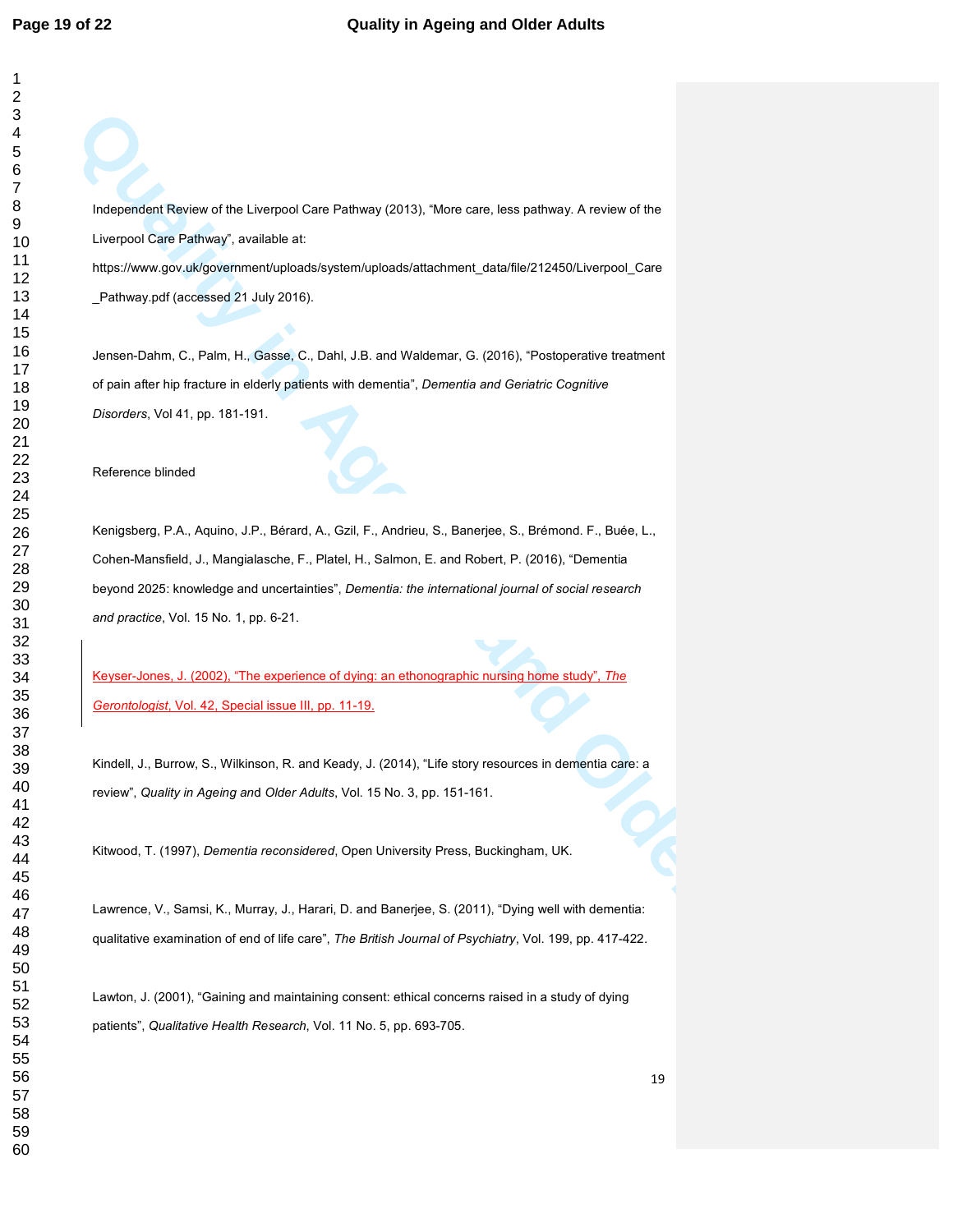Lee, R.M. (1993), *Doing research on sensitive topics*, Sage, London, UK.

Lichtner, V., Dowding, D., Esterhuizen, P., Closs, S.J., Long, A.F., Corbett, A. and Briggs, M. (2015), "Pain assessment for people with dementia: a systematic review of systematic reviews of pain assessment tools", *BMC Geriatrics*, Vol. 14, p. 138.

Lichtner, V., Dowding, D. and Closs, S.J. (2014), "The relative meaning of absolute numbers: the case of pain intensity scores as decision support systems for pain management of patients with dementia", *BMC Medical Informatics and Decision Making*, Vol. 15 No. 11, p. 111.

*Mental Capacity Act (2005), Code of Practice*, Office of the Public Guardian, Birmingham, UK.

*Mental Health (Care and Treatment) (Scotland) Act 2003*, available at: http://www.legislation.gov.uk/asp/2003/13/pdfs/asp\_20030013\_en.pdf (accessed 26 July 2016).

**Let**  $\pi$  (1983). Davy research or aereshw looks, Sage. London, UC<br>
Listman, V., Usedian, D., Listman, P., Civati, S.J., Listop. A., Listop. A., Listop. A., 2010).<br>
The research of the positive with develop and Care and C Morse, J.M. (1994), "Emerging from the data: the cognitive processes of analysis in qualitative inquiry", in Morse, J.M. (Ed.), *Critical issues in qualitative research methods*, Sage, Thousand Oaks, CA, pp.23-43. **Formatted:** Font: Italic

National Council for Palliative Care (2010), *Priorities for dementia care within the end of life care strategy's quality markers and measures for commissioners,* National Council for Palliative Care, London, UK.

National Institute for Clinical Excellence / Social Care Institute for Excellence (2006), *Dementia: supporting people with dementia and their carers in health and social care. NICE clinical guideline no:*  , National Institute for Health and Clinical Excellence, London, UK.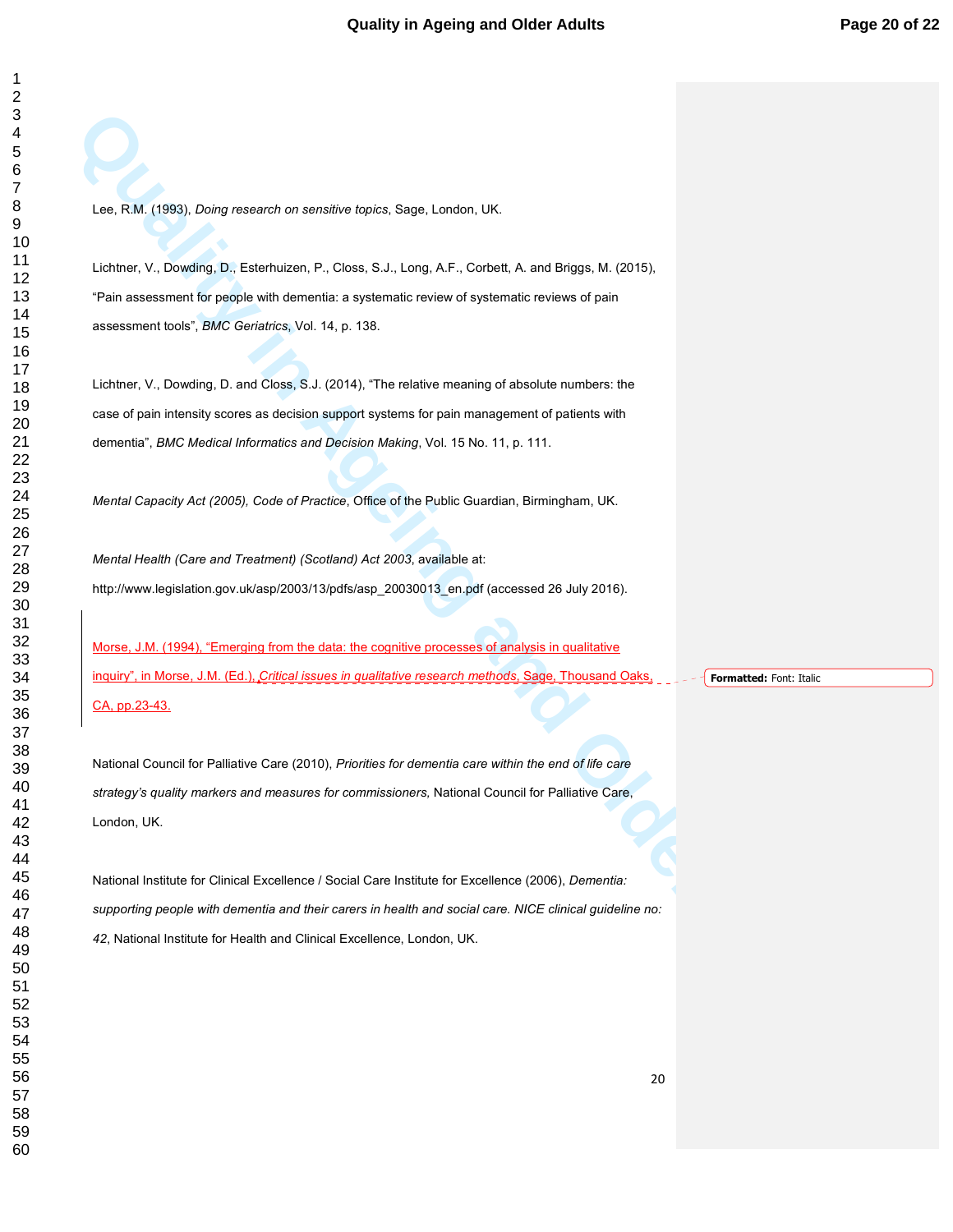Nicholls , D., Chang, E., Johnson, A. and Edenborough, M. (2013), "Touch, the essence of caring for people with end-stage dementia: a mental health perspective in Namaste Care", *Aging and Mental Health*, Vol. 17 No. 5, pp. 571-578.

Norman, R. (2006), "Observations of the experiences of people with dementia on general hospital wards", *Journal of Research in Nursing*, Vol. 11 No. 5, pp. 453-165.

Nuffield Council on Bioethics (2009), *Dementia: ethical issues,* Cambridge Publishers Ltd, Cambridge, UK.

Porock, D., Clissett, P., Harwood, H. and Gladman J. (2015), "Disruption, control and coping: responses of and to the person with dementia in hospital", *Ageing and Society*, Vol. 35, pp. 37-63.

Robinson, L., Hughes, J., Daley, S., Keady, J., Ballard, C. and Volicer, L. (2005), "End-of-life care and dementia", *Reviews in Clinical Gerontology*, Vol. 15, pp. 135-148.

Reference blinded

Scerri, A., Innes, A. and Scerri, C. (2015), "Discovering what works well: exploring quality dementia care in hospital wards using an appreciative inquiry approach", *Journal of Clinical Nursing*, Vol. 24, pp. 1916-1925.

**National C.** Charge E., Johnson, A. and Edenburghy, M. (2013). "Total, the ensence of caning for the state of the state and the state of the state and the state and the state and the state and Older Advised Const. Aging a Sivell, S., Prout, H., Hopewell-Kelly, N., Baillie, J., Byrne, A., Edwards, M., Harrop, E., Noble, S., Sampson, C. and Nelson, A. (2015), "Considerations and recommendations for conducting qualitative researcher interviews with palliative care and end-of-life care patients in the home setting: a consensus paper", *BMJ Supportive and Palliative Care*, Vol. 0, pp. 1-7.

Smeybe, K. L. and Kirkevold, M. (2013), "The influence of relationships on personhood in dementia care: a qualitative, hermeneutic study", *BMC Nursing,* Vol. 12, p. 29.